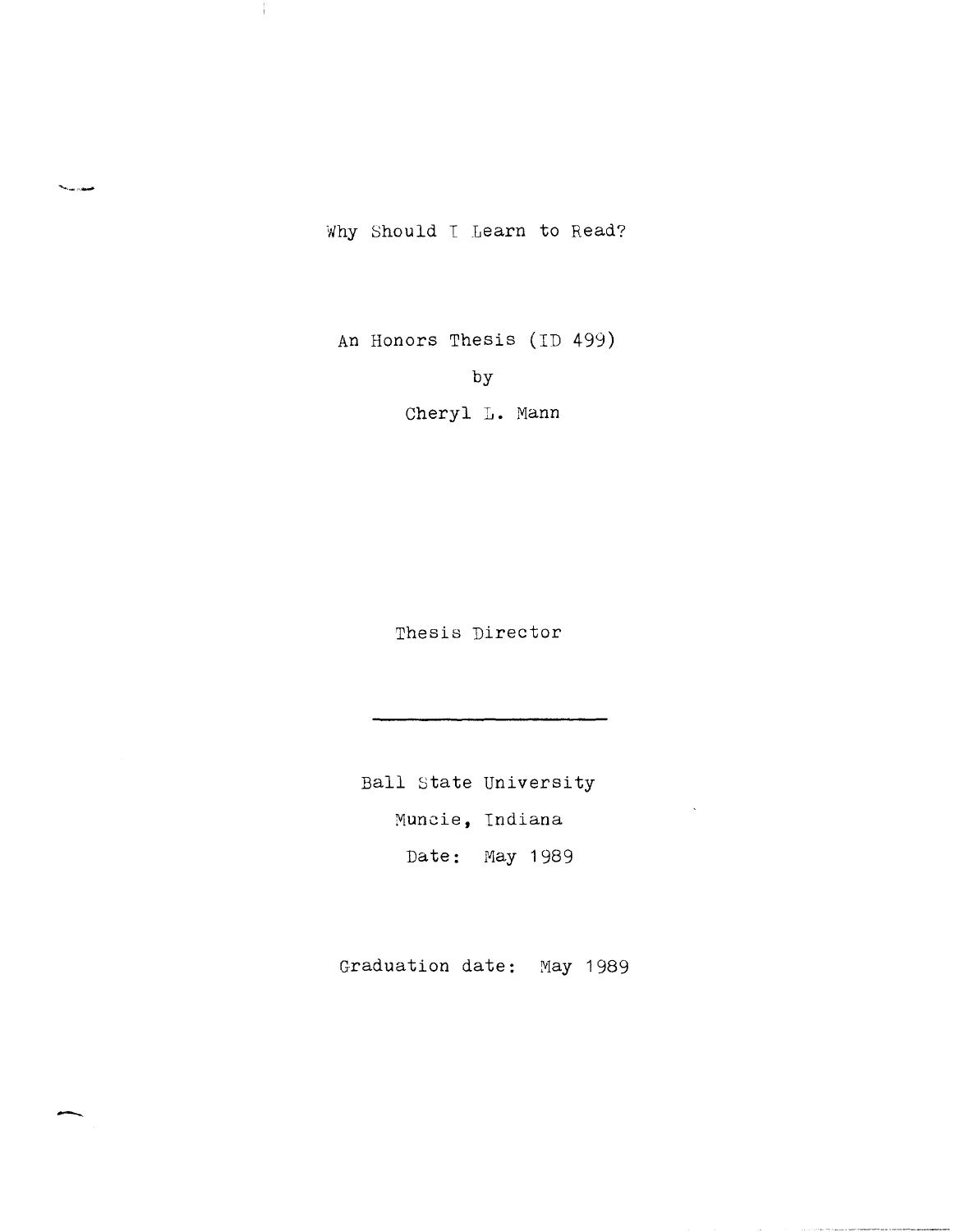$SpCo$ · . .', -.. '. -  $.987$ *, r* " 3~,

A Nation at Risk was published in 1983 to inform the American people of a problem this nation is facing. The United States has begun to fall behind other industrialized nations. Students in the United States scored among the lowest of all industrialized nations in simple tests of reading, writing, and mathematics. Our nation has had a strong influence in world affairs for many years, but that may change. If we have a yoor showing, other nations will not want to listen to us. Something needs to be done if we wish to continue to have such a strong nation.

In 1985 Becoming a Nation of Readers was published to give some suggestions on improving the teaching of reading. This publication was used as background for materials that have been published since then. Although many of these publications are very good, they are not written to be read by one important group. Parents have a lot of influence on their children. The child begins learning at home, and his parents are very important to learning how to talk, read, and write.

The focus of this presentation is reading. A person in our society needs to be literate to be able to function. You need to be able to read to get a good job, get a driver's liscence, to read labels on food, and do many other simple necessary things. The important everyday uses of reading need to be shown to parents and their children. This will help them

<sup>~</sup>-.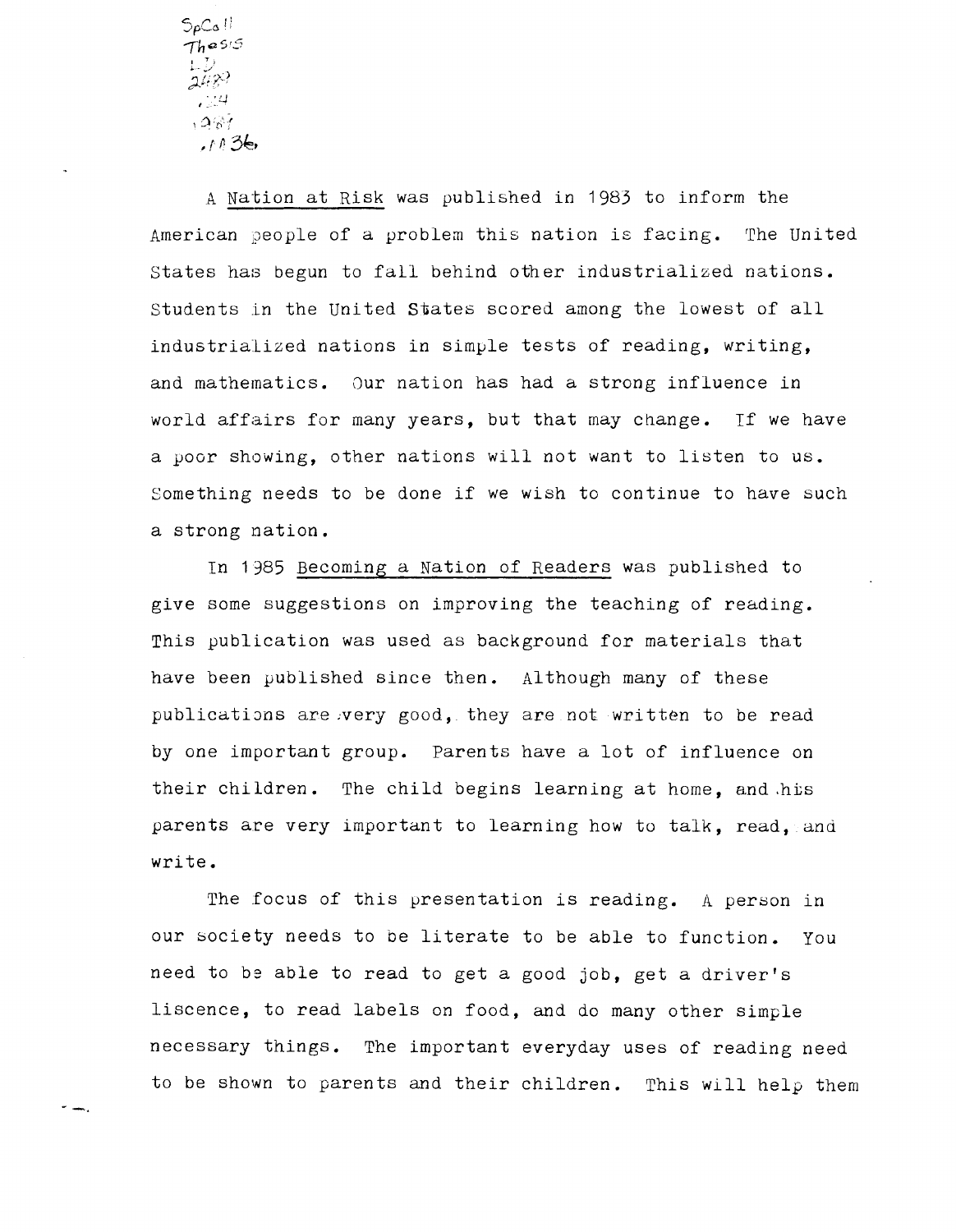get focused on the need for a child to learn how to read. At this point the parent will start to search for help, if they are unsure about how to help their child.

Once the importance of reading is understood the parent may begin to ask for help. The other reason for making this presentation is to let the parents know some things that they can do to interest the child in reading, and how to help their child learn to read. Many suggestions are made to help the parent aid the child at all levels of learning to read. There are some suggestions for reading to your child; more ideas for teaching spelling and the alphabet. A few suggestions are made for parents who have older children.

This presentation talks about learning to talk and write as well as reading because the three skills are interrelated. It is much easier to read a word you have heard before, especially a word you may have used before. After you can read a word, the next step is to learn to write the word. Learning one of these skills will help a child learn the other two. The section on talking relates to children of any age. It involves simply teaching your child to communicate. A child who will talk and make up stories is ready to begin learning to read. The child who is ready to talk will want to talk about what they read. The next step is to get the child to write their own story. This presentation works with how to help children spend more time writing after they know how to make their letters. It suggests lists and stories that the child can write.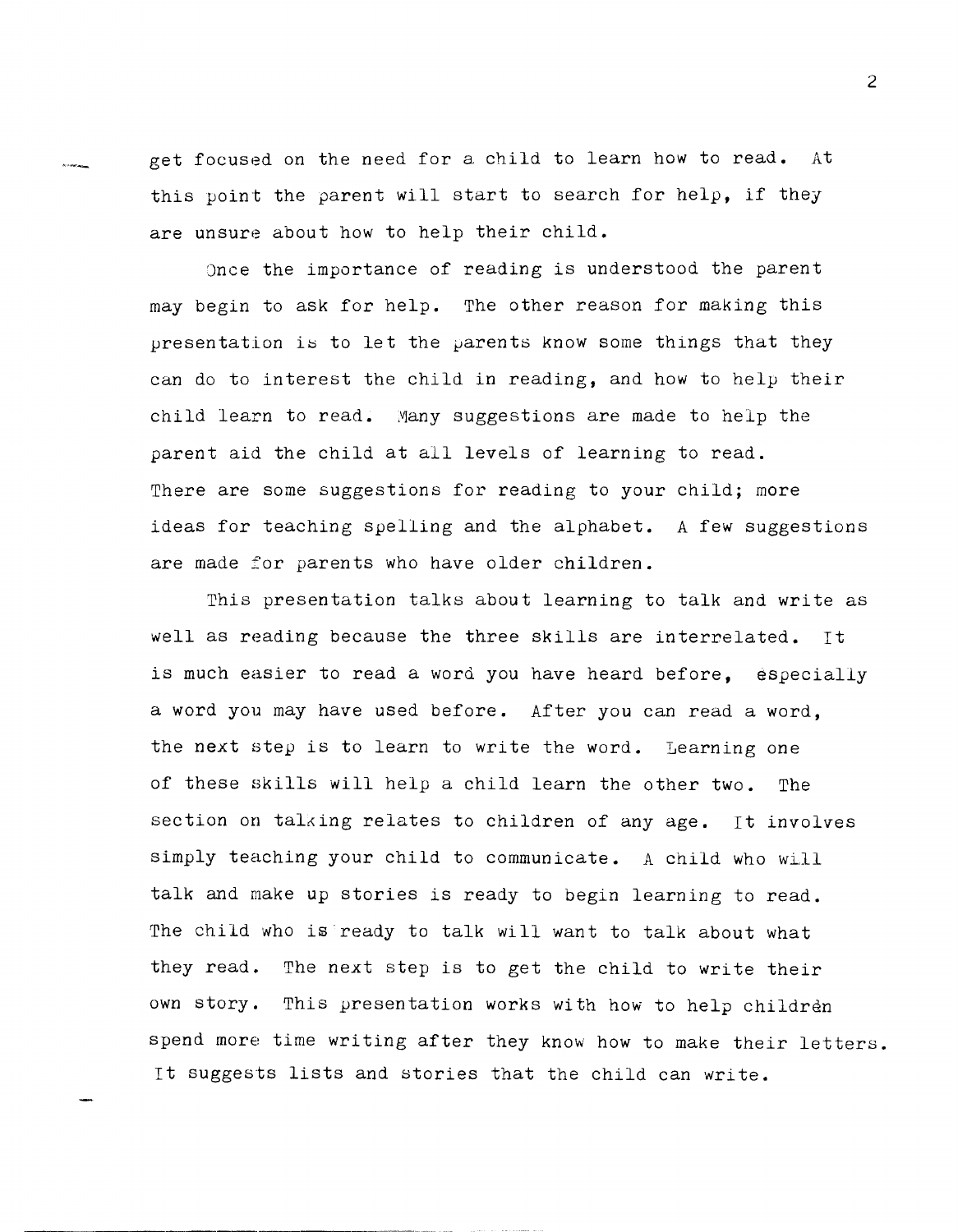This presentation is made up of over one hundred slides and a sound recording. It is made primarily to show to parents of elementery school children. It has been made to help parents understand how important reading is to their children. It also makes suggestions for the parents on what they can do to help their child read, write, and talk better.

Teachers work with children on reading and writing, but they often do not *even* see the child until he is five years old. The parents are in charge of teaching before the child is old enough for school. It is necessary for the parents to teach the importance of reading early in life. When the child starts school, their job is not over. The parents need to emphasize the things learned at school and how to use it at home.

The child who **learns** to read is ahead of the students who do not. When an adult tries to learn how to read, it is much more difficult. A child who reads in his spare time will have an advantage over a student who only reads at school or when he has no choice. A good reader will do better in school. Do not force a child to read who does not want to read, but if you work at it you may be able to find something he will want to read. Magazines or books on subjects he is interested in will be a good start. This program is designed to try to aid the parents in understanding this.

In the process of making this presentation, a lot af the time was spent in researching the topic to be discussed. Books

- -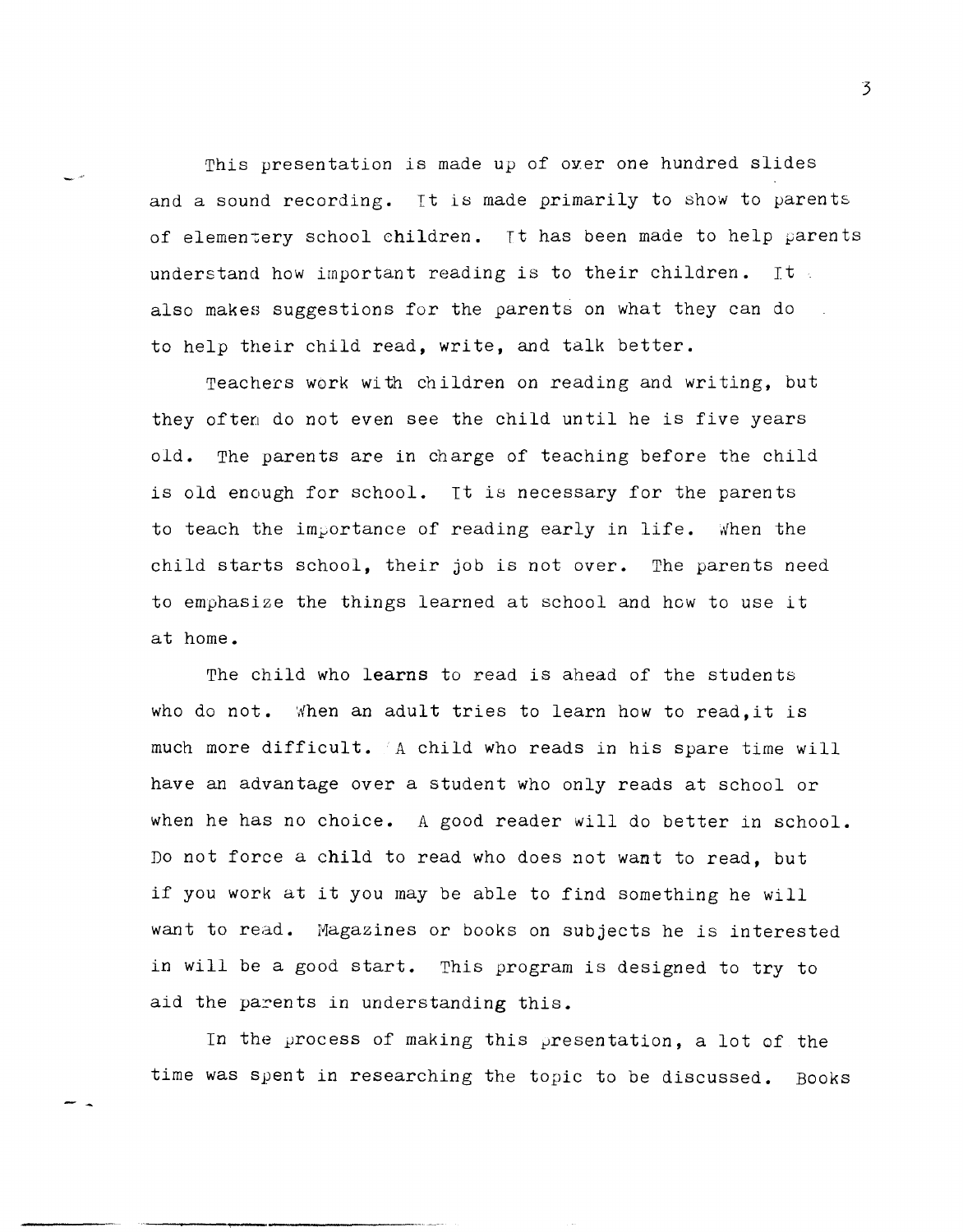journals, and pamphlets were obtained and read as possible sources. Three sources are cited in the presentation; these were listed because they were used a little more directly than the other publications. Most of the presentation came from my ideas, and ideas that were repeated in many of the works that I read. Attatched to the end of this paper is a bibliography of the sources that  $I$  was able to really use in some way.

--

A script was written with the information recieved to help in making the presentation. The script contains three parts: the picture description, the words to be spoken, and the background music to be used. The words to be spoken were written using the information obtained from the research done.

This presentation contains 127 pictures that were then made into slides. The pictures were made of family, frinds, and a group of third and fourth graders at Surron Elementery. Some pictures were also taken of places and various items that can be found around the house.

The background music used in the presentation came from some children's songs. Three records and two tapes were *put*  on a casette and played behind the tape made of someone giving the information. The music was chosen from some old materials that I was able to obtain.

The slides and the two tapes were put together to make the final presentation. In putting this together there have been some problems. A few of these problems might be fixed when time and money allow, but a few of them are simply changes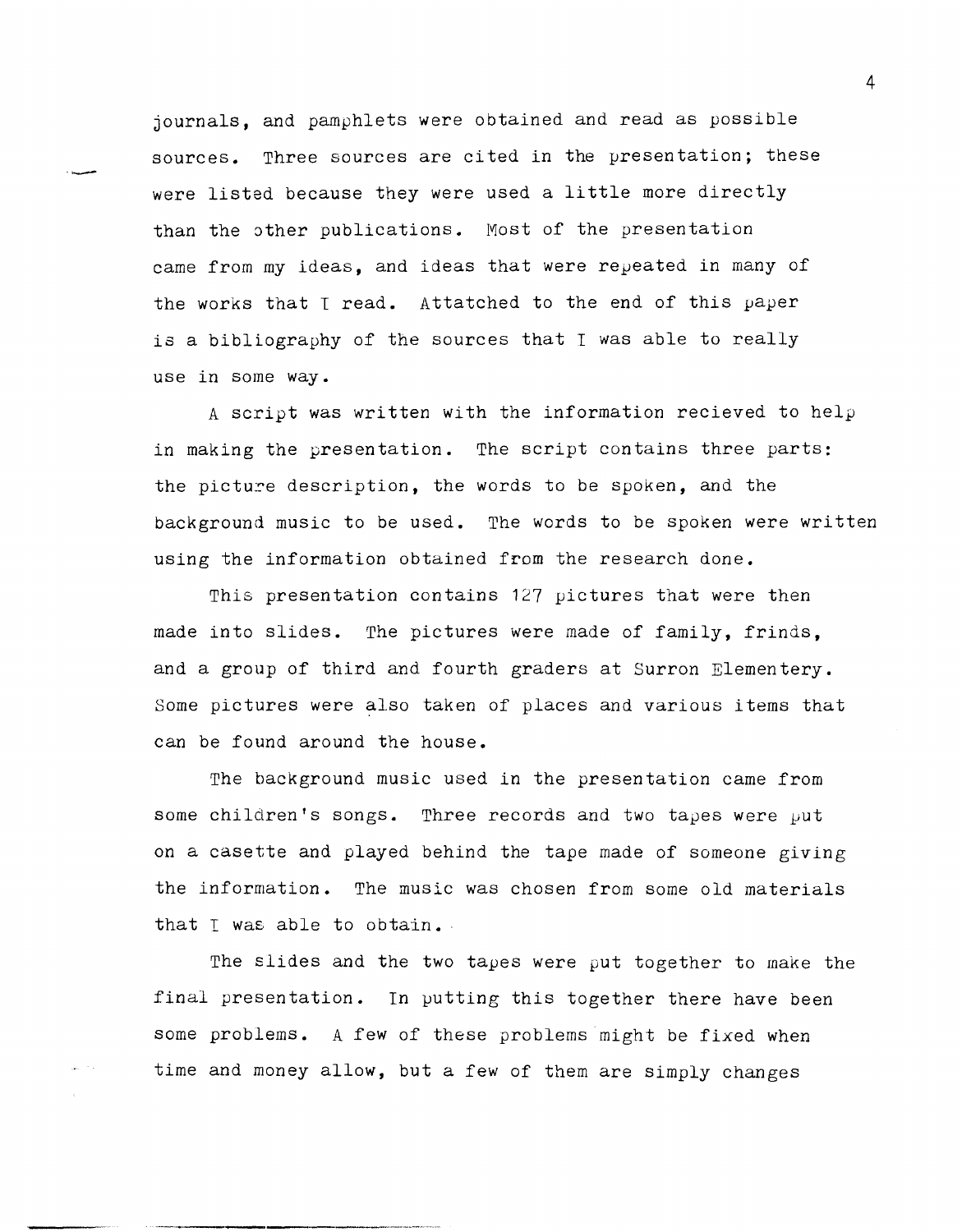that I might want to make the next time I do a presentation of this type.

If I had to do this again, I would make some changes. The pictures would be taken of a larger variety of people and places. More time would be spent finding background music. More than one person would make the voice recording. All of these changes will not be made even if more time is spent to correct the problems.

Some of the slides in the program would be retaken. I had trouble getting them in focus. These pictures were taken twice nad the best of the two pictures used. There are still a few that should be taken again. The pictures were taken using a 35 millimeter automatic focus camera. The problem with automatic focus is that the item you are photographing needs to be a certain distance away to focus properly. To get the items far enough away you sometimes had to move them too far to read or identify what they are. Another camera without the automatic focus might work better, but I don't know how to use one.

The sound tape has more background noise than it should. The sound recording was made using old records, and in a room that was not sound proof. The tape might be improved upon by changing these materials and conditions.

There are a few problems with the presentation, but I think it will fulfill my purpose. This presentation is designed to show to parents in order to help them. I hope that when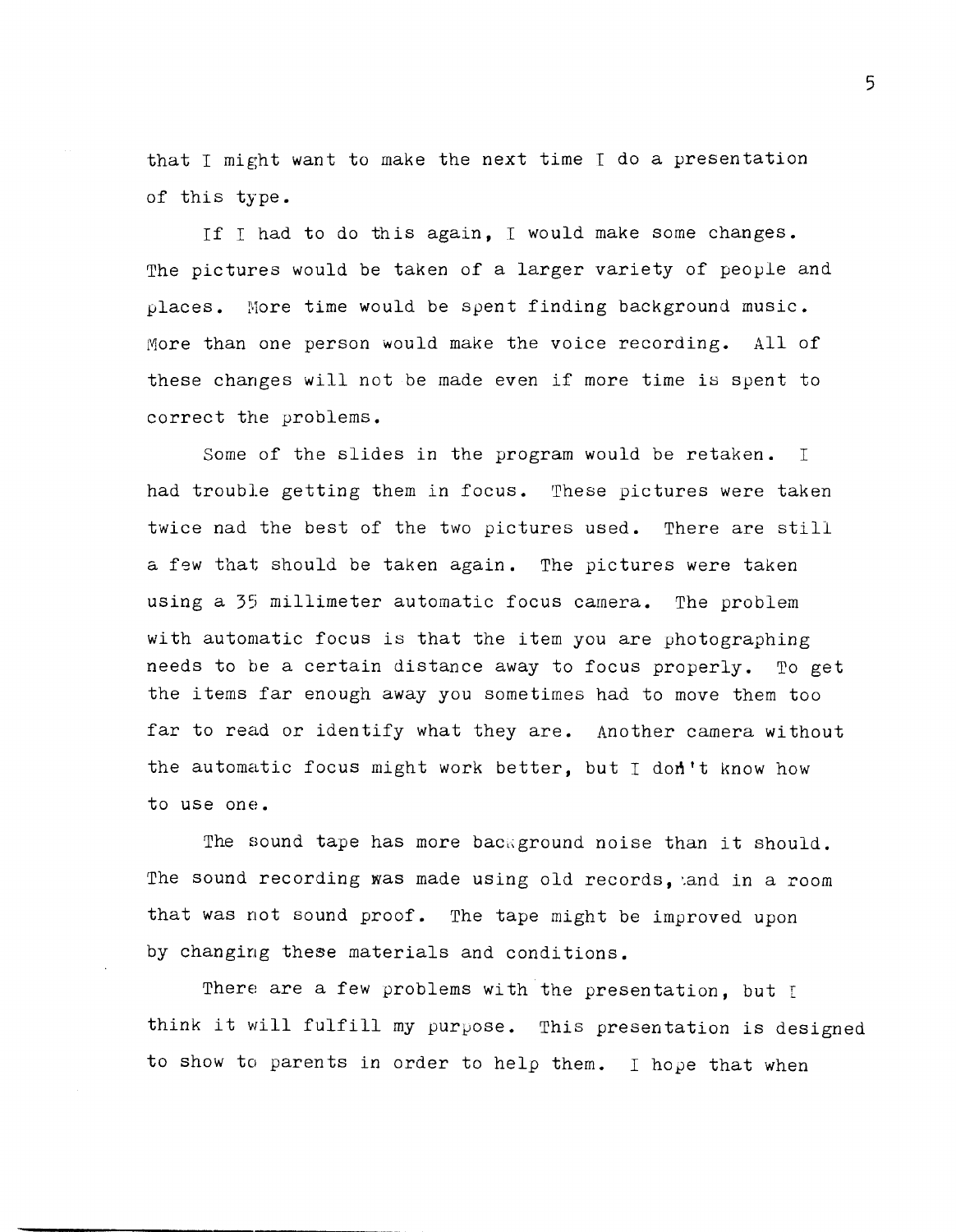I show this to them they will walk away understanding the للأرابط importance of reading. I hope theay will also remember some of the suggestions that will show them how to help their children.

-'-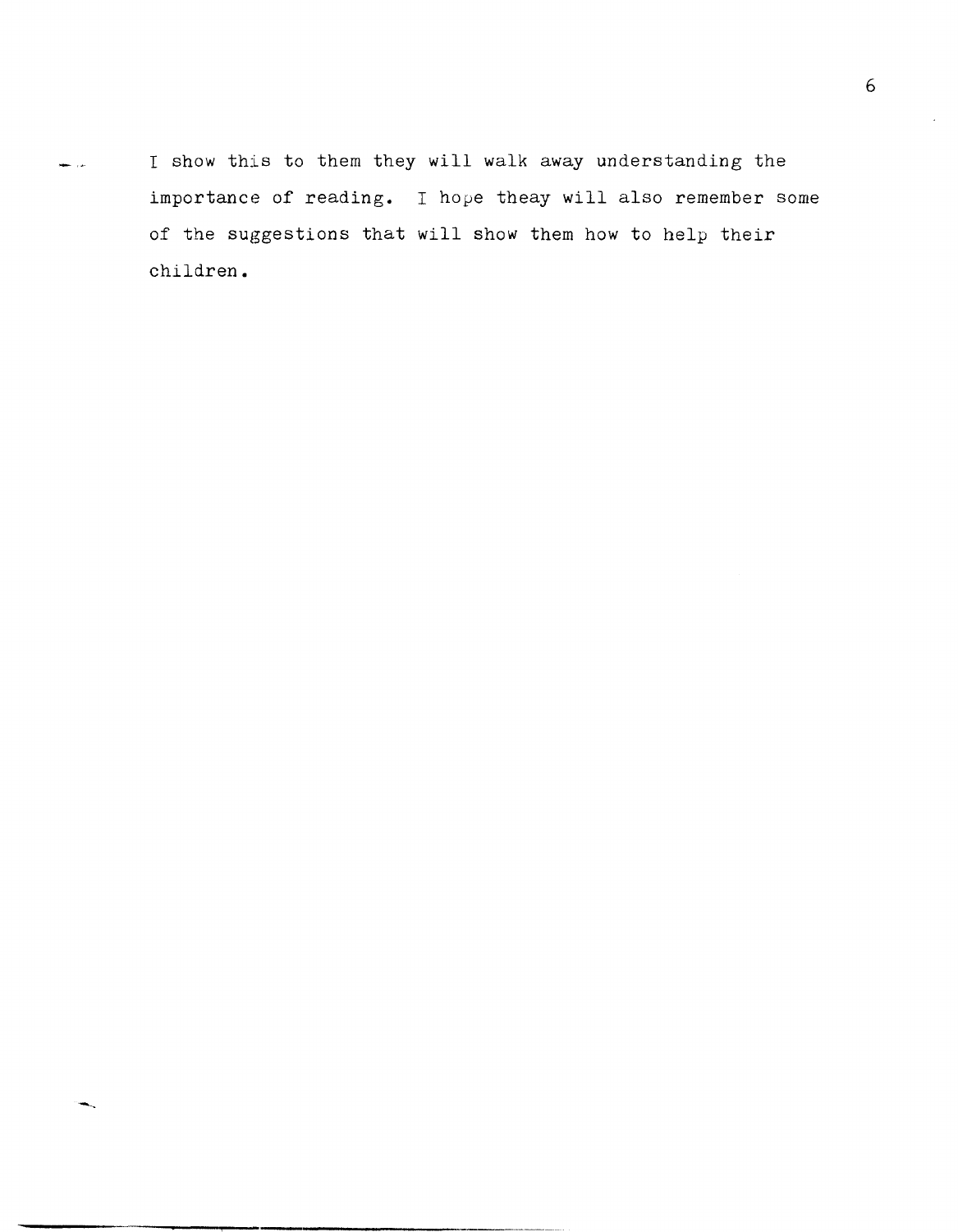SCRIPT

|       | PICTURES                                                                              | WORDS                                                                                                                  | MUSIC         |
|-------|---------------------------------------------------------------------------------------|------------------------------------------------------------------------------------------------------------------------|---------------|
| 1.    | why should I                                                                          | Why should I learn to                                                                                                  | No music      |
|       | learn to read?                                                                        | read?                                                                                                                  |               |
| $2$ . | by Cheryl Mann                                                                        |                                                                                                                        | ABC-DEF-GHI   |
|       | with help from<br>Dr. Nancy Clements                                                  |                                                                                                                        | $(big\;bird)$ |
|       | 3. Sources: A Nation<br>at Risk and Becoming<br>a Nation of Readers                   |                                                                                                                        | ABC-DEF-GHI   |
|       | 4. Also Scott Foresman<br>Developing Independent<br>Readers                           |                                                                                                                        | ABC-DEF-GHI   |
|       | 5. Pictures:<br>Judy,<br>Karen, and David<br>Mann, and 3rd and<br>4th grade at Sutton |                                                                                                                        | ABC-DEF-GHI   |
|       | 6. bibliography<br>available upon<br>request                                          |                                                                                                                        | ABC-DEF-GHI   |
|       | 7. class reading                                                                      | Reading is an important<br>skill taught in school<br>that you use for the rest<br>of your life.                        | ABC-DEF-GHI   |
|       | 8. child and parent<br>reading                                                        | The parents spend as much<br>time with a child as a<br>teacher does and reading<br>can be a good part of that<br>time. | ABC-DEF-GHI   |

an<br>Maria Santo

 $\langle \cdot \rangle_{\rm{in}}$ 

 $\Delta$ 

an a surface of the components of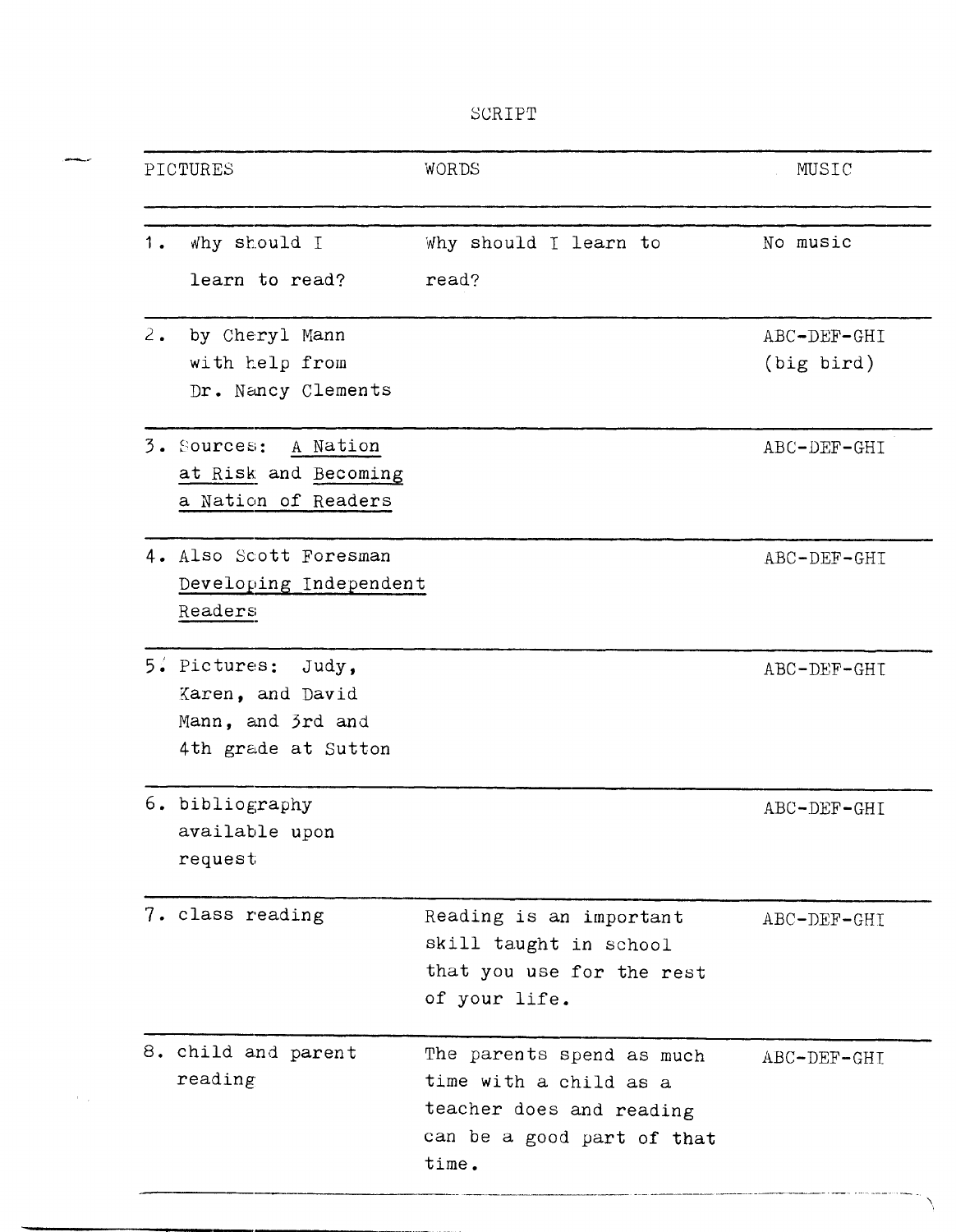PICTURES

 $\overline{\phantom{a}}$ 

 $\sim$   $\omega$ 

NORDS

MUSIC

| 9. Are you My                  | 1) Are you ready for your bedtime<br>story? This is a new book about                                                                                                                                                                                                                         | $ABC-DEF-GHT$                      |
|--------------------------------|----------------------------------------------------------------------------------------------------------------------------------------------------------------------------------------------------------------------------------------------------------------------------------------------|------------------------------------|
| Mother?                        | a mother and her baby bird.<br>$\angle$ )Hey what's this for? 1)That's<br>the title. It tells you the name<br>of the book; it says Are You<br>Мy<br>Mother? See, it's right here inside<br>too; Are You My Mother? 2) Are You<br>My Mother? 1) Right, you can read;<br>you know how to read. |                                    |
| 10. Are You My<br>Mother? open | 2) Are You My Mother? 1) You read ABC-DEF-GHI<br>it again. ['ll read the story<br>now and stop for you to read that<br>part every time we come to it.                                                                                                                                        |                                    |
| 11. child<br>reading           | Reading will help your child all<br>through life and is necessary to<br>doing many simple everyday things                                                                                                                                                                                    | ABC-DEF-GHI                        |
| 12. outside of a<br>school     | Education is an important step<br>to getting a good job.                                                                                                                                                                                                                                     | In a Little<br>Red School House    |
| 13. high school<br>diploma     | For someone with a high school<br>or college diploma a good job<br>is possible.                                                                                                                                                                                                              | In a Little<br>Red School House    |
| 14. student<br>reading         | You need to know how to read to<br>finish school.<br>When a child<br>reads it helps with schoolwork.                                                                                                                                                                                         | In a Little<br>Red School<br>House |
| 15. Report card                | Good grades can help the student<br>when it is time to get a job.                                                                                                                                                                                                                            | In a Little<br>Red School House    |

 $\overline{z}$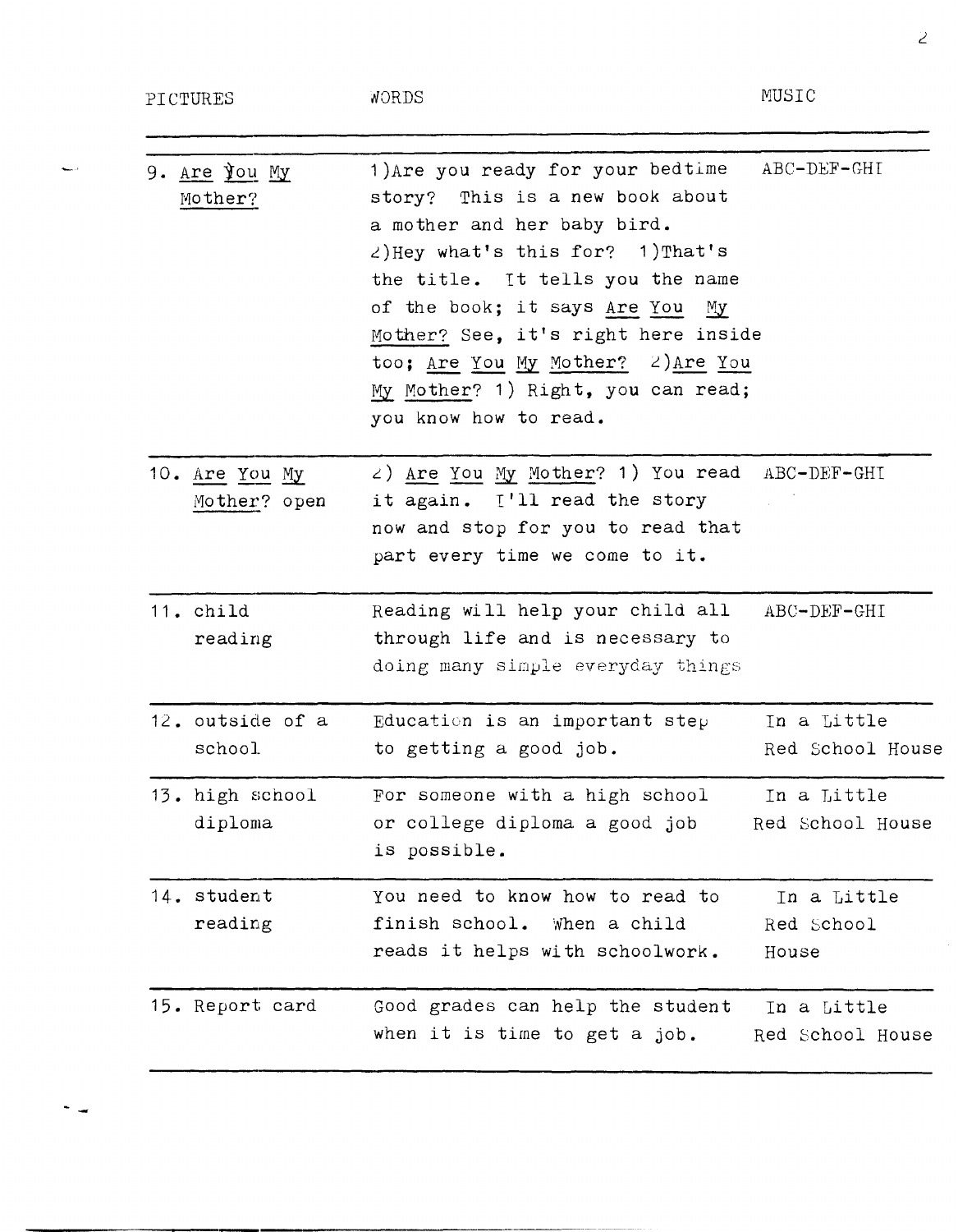| PICTURES                                                           | WORDS                                                                                                                                                                         | MUSIC                           |
|--------------------------------------------------------------------|-------------------------------------------------------------------------------------------------------------------------------------------------------------------------------|---------------------------------|
| 16. book of<br>instructions<br>and hand<br>written<br>instructions | To get a job you need to be able<br>to read and fill out an appli-<br>$\sim 10$<br>You need to be able to<br>cation.<br>read written instructions, or<br>rules to keep a job. | In a Little Red<br>School House |
| 17. phone                                                          | Notes and messages like you might<br>leave in your child's lunch can<br>be practice for memos and phone<br>messages.                                                          | In a Little Red<br>School House |
| 18. computer<br>terminal                                           | To get a job and keep a job you<br>have to be able to read at least<br>these things. Some jobs take<br>even more reading.                                                     | In a Little Red<br>School House |
| 19. sign                                                           | There are many everyday actions<br>that involve reading. Look and<br>point out to your child the words<br>around him.                                                         | In a Little Red<br>School House |
| $(\text{open})$                                                    | 20. telephone book -in the telephone book                                                                                                                                     | In a Little Red<br>School House |
| 21. Christmas<br>cards                                             | -on greeting cards                                                                                                                                                            | In a Little Red<br>School House |
| 22. drive-in menu                                                  | -on menus                                                                                                                                                                     | In a Little Red<br>School House |
| 23. advertisement<br>from a magazine                               | -in ads                                                                                                                                                                       | In a Little Red<br>School House |
| $24.$ can labels                                                   | -on labels                                                                                                                                                                    | In a Little Red<br>School House |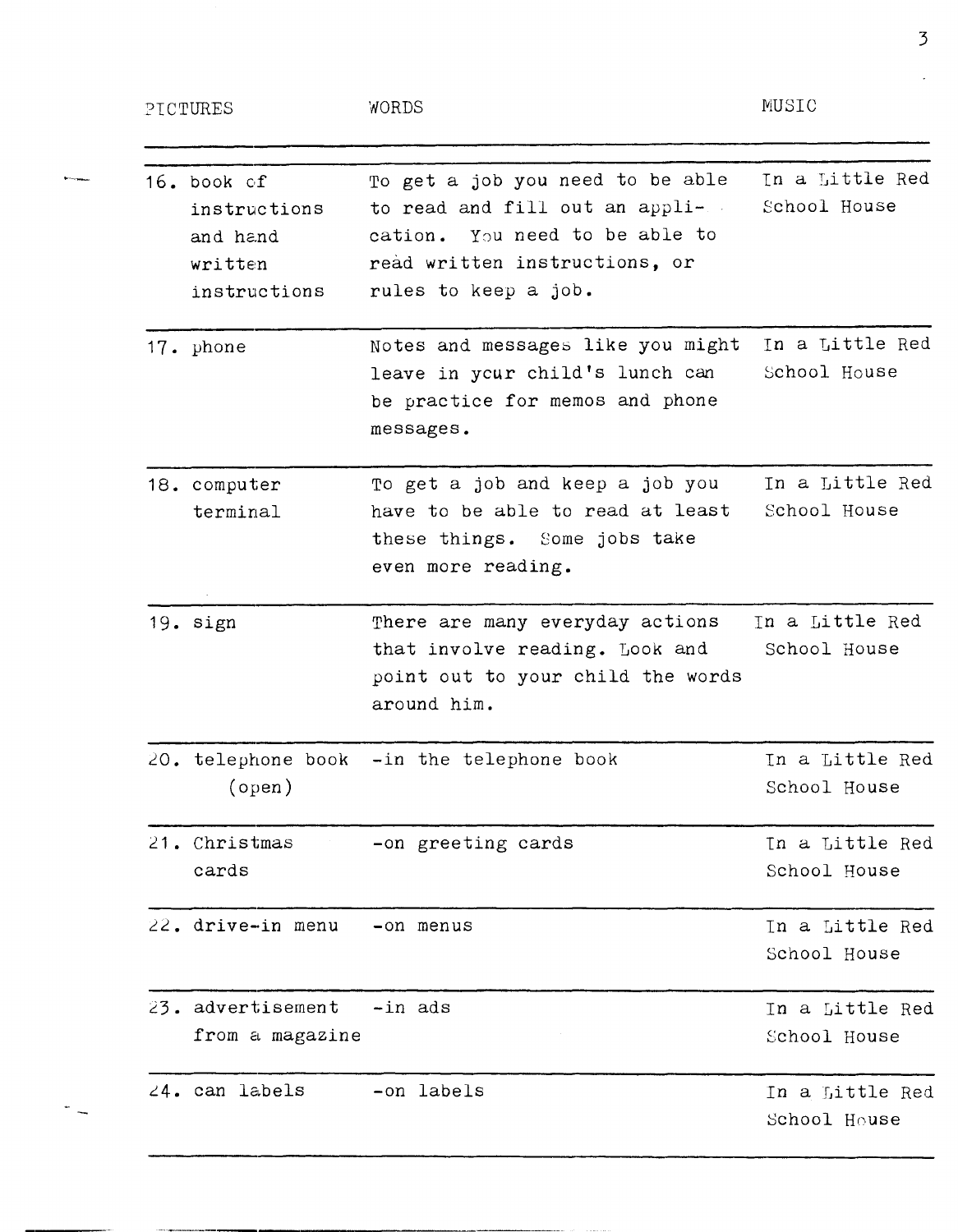| PICTURES |                                      | WORDS                                                                                                                                               | MUSIC                              |  |
|----------|--------------------------------------|-----------------------------------------------------------------------------------------------------------------------------------------------------|------------------------------------|--|
|          | 25. street signs                     | -on signs                                                                                                                                           | In a Little Red<br>School House    |  |
| 26.      | marquee about -on tickets<br>tickets |                                                                                                                                                     | In a Little Red<br>School House    |  |
|          | 27. medicine<br>bottles              | -on medicine bottles                                                                                                                                | In a Little Red<br>School House    |  |
|          |                                      | 28. cookbook open -and written recipes                                                                                                              | In a Little Red<br>School House    |  |
|          | 29. group playing<br>game            | Playing games together makes<br>people talk, think, and even read                                                                                   | In a Little Red<br>School House    |  |
|          | 30. adult reading                    | -and reading can even be used<br>for entertainment.                                                                                                 | In a Little Red<br>School House    |  |
|          | 31. map of the<br>United States      | Reading is important and America<br>has been falling behind other<br>industrialized countries.                                                      | Stars and S.<br>Stripes<br>Forever |  |
|          | 32. students in J<br>the classroom   | A Nation at Risk, a study done<br>about students, listed some ways<br>that American students are<br>having more trouble than ever<br>before.        | Stars and<br>Stripes<br>Forever    |  |
|          | 33. students in<br>the classroom     | Our students test lower than<br>other industrial countries in<br>comparison on academic tests.<br>In some cases our test scores<br>were the lowest. | Stars and<br>Stripes<br>Forever    |  |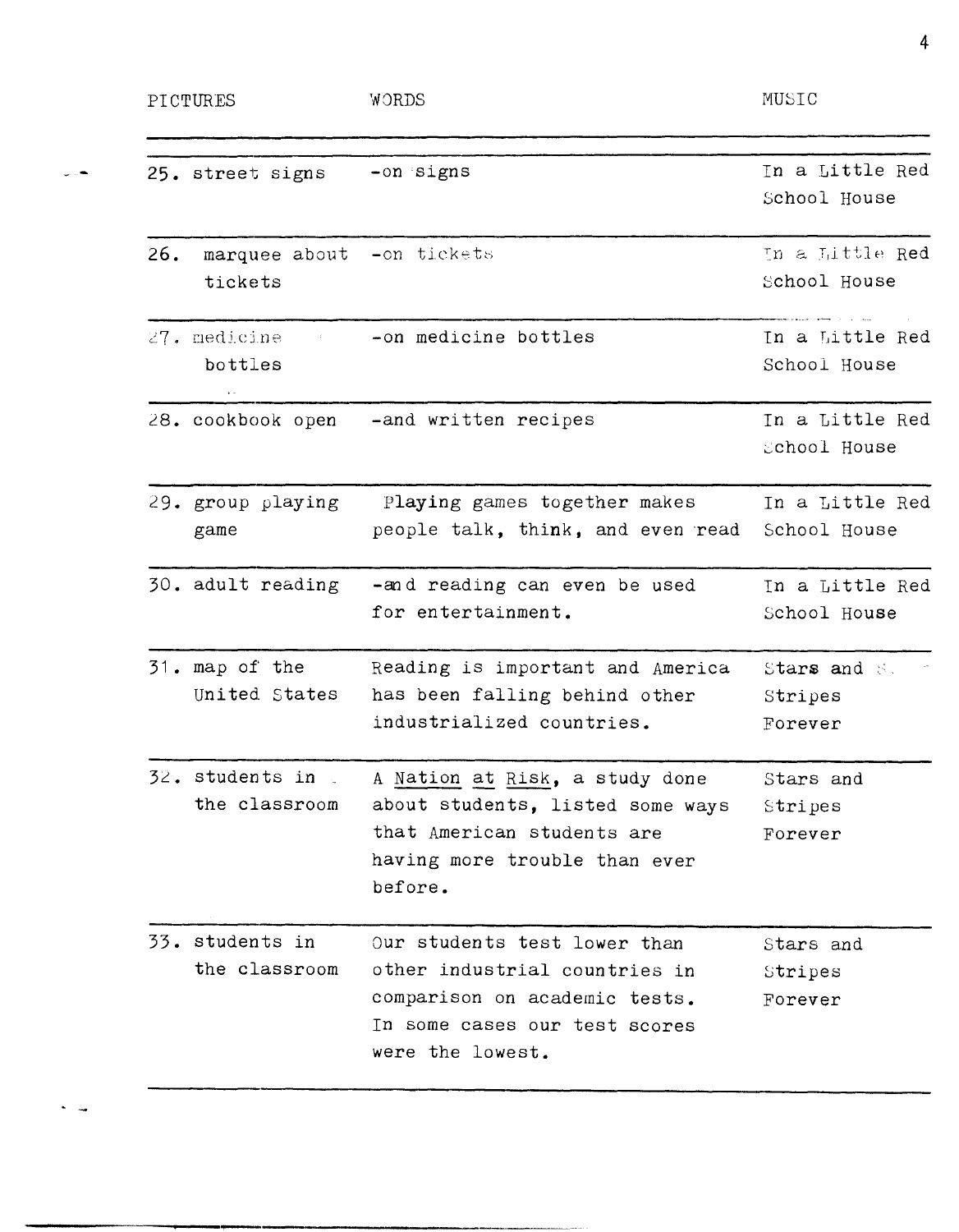| PICTURES                        | WORDS                                                                                                                                                             | MUSIC                           |
|---------------------------------|-------------------------------------------------------------------------------------------------------------------------------------------------------------------|---------------------------------|
| 34. tests (essay)               | 1/5 of the 17 year olds in the<br>United States cannot write a<br>persuasive essay and 2/3 can<br>not solve a math problem<br>requiring several steps.            | Stars and<br>Stripes<br>Forever |
| 35. reading test                | Even worse 23 million Americans<br>are functionally illiterate by<br>simple reading, writing, and<br>understanding tests.                                         | Stars and<br>Stripes<br>Forever |
| 36. parent and<br>child reading | Reading is important and there<br>are ways that a parent can help.<br>There are three things you should<br>do to let your child know how<br>important reading is. | alphabet song                   |
| 37. adult reading               | First, let your child see you<br>reading books, magazines, or<br>newspapers.                                                                                      | alphabet song                   |
| 38. adult reading               | Your example will encourage the<br>students to try it.                                                                                                            | alphabet song                   |
| 39. parent and<br>child reading | Second, you should encourage<br>your child to read to you.                                                                                                        | alphabet song                   |
| 40. words of<br>praise          | Praise your child for success<br>in reading.                                                                                                                      | alphabet song                   |
| 41. parent and<br>child reading | -but don't get upset when a<br>mistake is made--be patient.                                                                                                       | alphabet song                   |
| 42. parent and<br>child reading | If the child has trouble reading,<br>help him, but try not to tell the<br>child the word.                                                                         | alphabet song                   |

5

-"

mije.

 $\alpha_{\rm{max}}$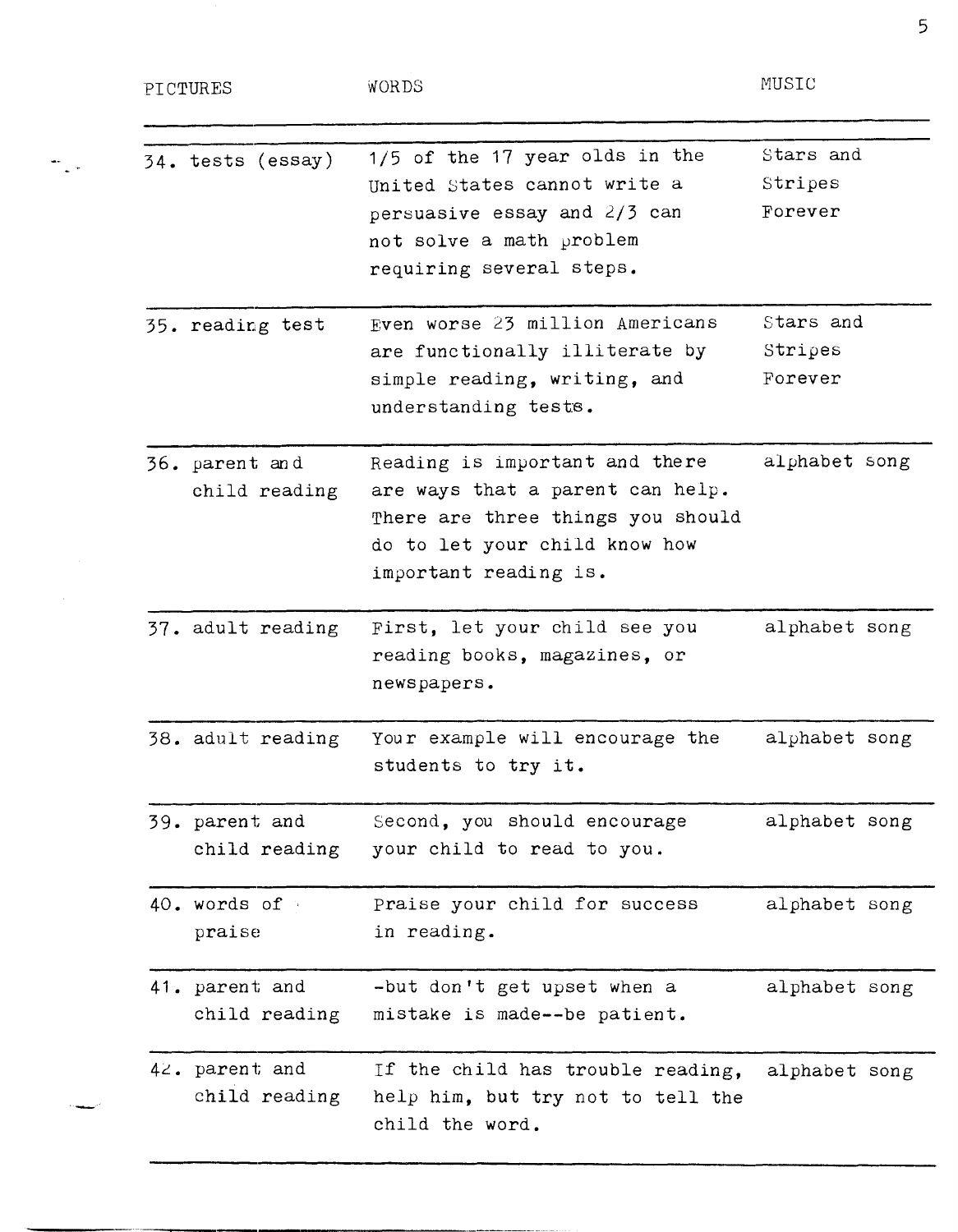PICTURES

 $\omega$  .

MUSIC

| 44. child and<br>adult reading<br>find someone who does--a<br>45. record and<br>read along<br>book<br>experiences.<br>46. children<br>playing<br>reading.<br>47. stereo<br>48. book with<br>finger under<br>words.<br>you read.<br>49. book with<br>finger under<br>the words<br>or she knows. | the child guess it.                                                                                                                           |                     |
|------------------------------------------------------------------------------------------------------------------------------------------------------------------------------------------------------------------------------------------------------------------------------------------------|-----------------------------------------------------------------------------------------------------------------------------------------------|---------------------|
|                                                                                                                                                                                                                                                                                                | Also in addition to reading<br>children need to hear someone<br>read. If you don't have time<br>grandmother or a neighbor.                    | alphabet song       |
|                                                                                                                                                                                                                                                                                                | Another solution to not hearing<br>someone read might be a cassette<br>or record and read along book for<br>a small child who needs listening | alphabet song       |
|                                                                                                                                                                                                                                                                                                | Small children need to hear and<br>say words to learn words for                                                                               | Perpetuum<br>Mobile |
|                                                                                                                                                                                                                                                                                                | Listening to radios and records<br>will help as they learn words to<br>songs. This will help the child<br>to learn new words for reading.     | Perpetuum<br>Mobile |
|                                                                                                                                                                                                                                                                                                | When you read to a child it helps Perpetuum<br>to run your finger along the words Mobile                                                      |                     |
|                                                                                                                                                                                                                                                                                                | This shows the child which<br>direction the writing goes and<br>that the print makes words he                                                 | Perpetuum<br>Mobile |
| 50. focus on page<br>this book.                                                                                                                                                                                                                                                                | The words in one story will be<br>in the same order and on the<br>same page everytime they read                                               | Perpetuum<br>Mobile |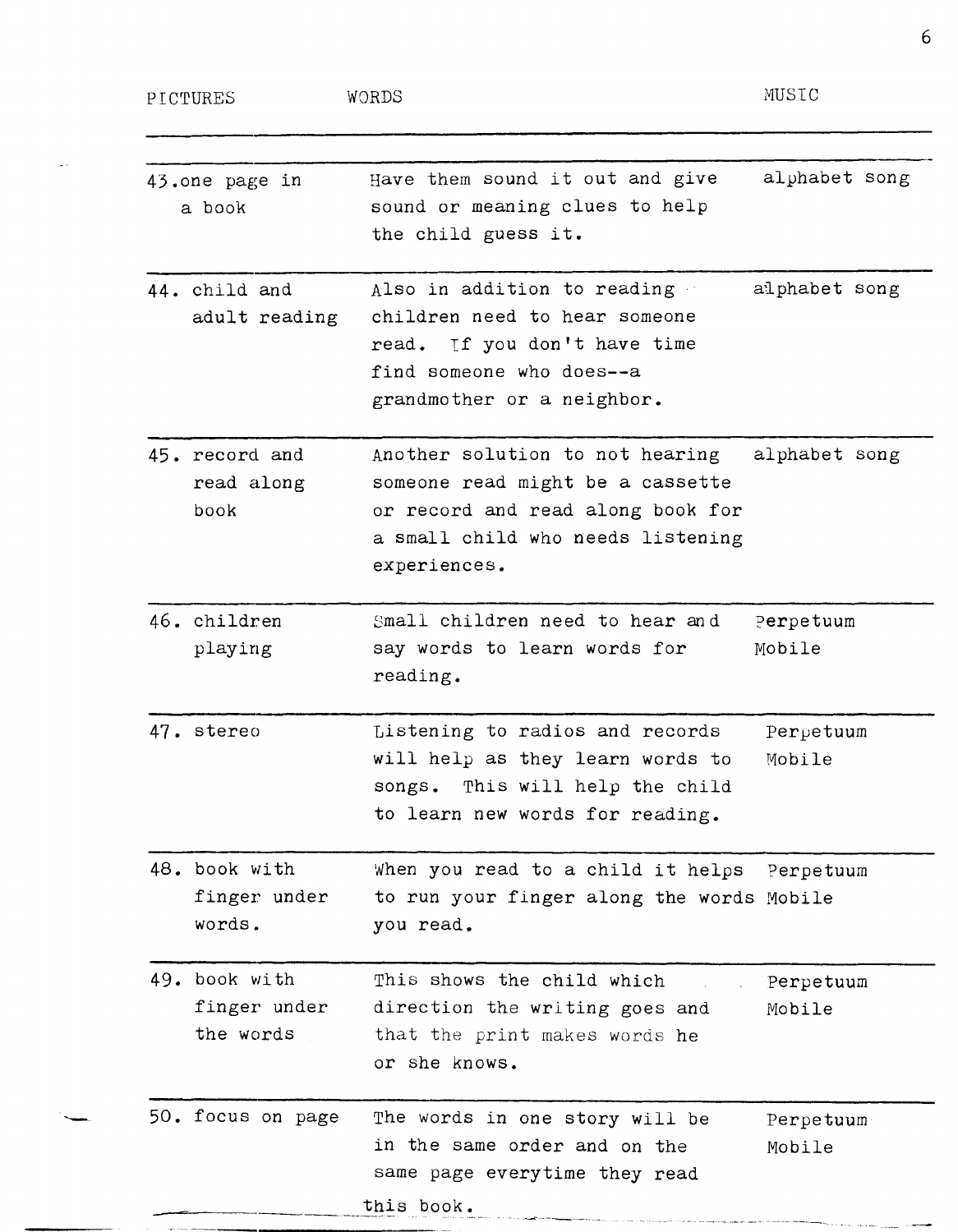| PICTURES<br>WORDS           |                                                                                                                                          | MUSIC               |
|-----------------------------|------------------------------------------------------------------------------------------------------------------------------------------|---------------------|
| 51. books                   | Don't just read the book, ask<br>questions and encourage your<br>child to talk about the story.                                          | Perpetuum<br>Mobile |
| 52. child<br>playing        | Compare the book to things they<br>know.                                                                                                 | Perpetuum<br>Mobile |
|                             | 53. library shelves There are many books around you<br>could read to your child.                                                         | Perpetuum<br>Mobile |
| 54. books                   | Keep books available to make<br>reading easier.                                                                                          | Perpetuum<br>Mobile |
| 55. outside of<br>library   | The library is a good place to<br>get books that will not cost you<br>anything.                                                          | Perpetuum<br>Mobile |
| by wrapping paper           | 56. book surrounded Books also make good presents.                                                                                       | Perpetuum<br>Mobile |
| 57. books of<br>authors     | If you are concerned with getting Perpetuum<br>a book that your child will enjoy. Mobile<br>There are lists in books of<br>good authors. |                     |
| 58. librarian in<br>library | Another easy way to get help<br>choosing a good book is to ask<br>the librarian for suggestions.                                         | Perpetuum<br>Mobile |
| 59. Mad magazine            | No matter where or what the reading<br>material is the child should enjoy<br>things he reads.                                            | Perpetuum<br>Mobile |

--

سدح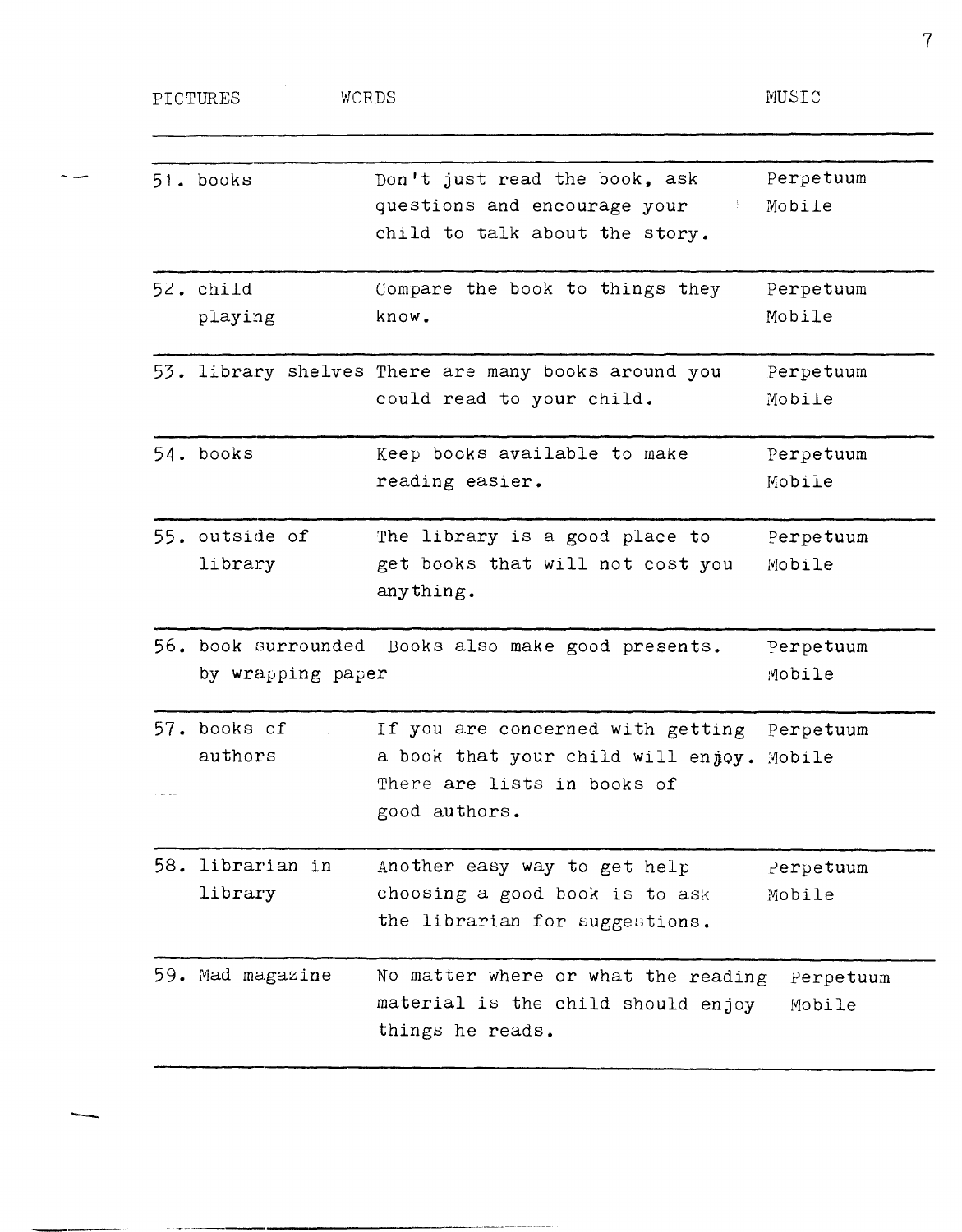PICTURES

"-

-

-----------------------------------------

WORDS

MUSIC

| 60. comic books                  | Perpetuum<br>If the child reads comic books,<br>at least he is getting a chance<br>Mobile<br>to look at print and reading.                                                                                                      |
|----------------------------------|---------------------------------------------------------------------------------------------------------------------------------------------------------------------------------------------------------------------------------|
| 61. books (movie)                | First get the child to want to<br>Perpetuum<br>read then try to get him to read<br>Mobile<br>other books.                                                                                                                       |
| 62. books (classics)             | Don't force a child to finish a Perpetuum<br>book they don't like. This will Mobile<br>make reading unpleasant and<br>stop your child from trying<br>another book.                                                              |
| 63. parent and<br>child reading  | Even as a child gets older don't<br>Perpetuum<br>stop reading the child still needs Mobile<br>to hear someone read.                                                                                                             |
| 64. Are You My<br>Mother? (open) | Children enjoy helping you to read. Perpetuum<br>For young children it is fun to<br>Mobile<br>read a book with repeated phrases.<br>This makes it possible for students<br>to participate by helping with the<br>repeated part. |
| 65. table, chairs,<br>and books  | Make a special time and a place to<br>Perpetuum<br>read each day so that it becomes an<br>Mobile<br>everyday experience that they will<br>get used to.                                                                          |
| 66. Little Women<br>(closed)     | If your child can read, let the<br>Perpetuum<br>child choose the book he reads<br>Mobile<br>using the 5 finger method for<br>choosing a book.                                                                                   |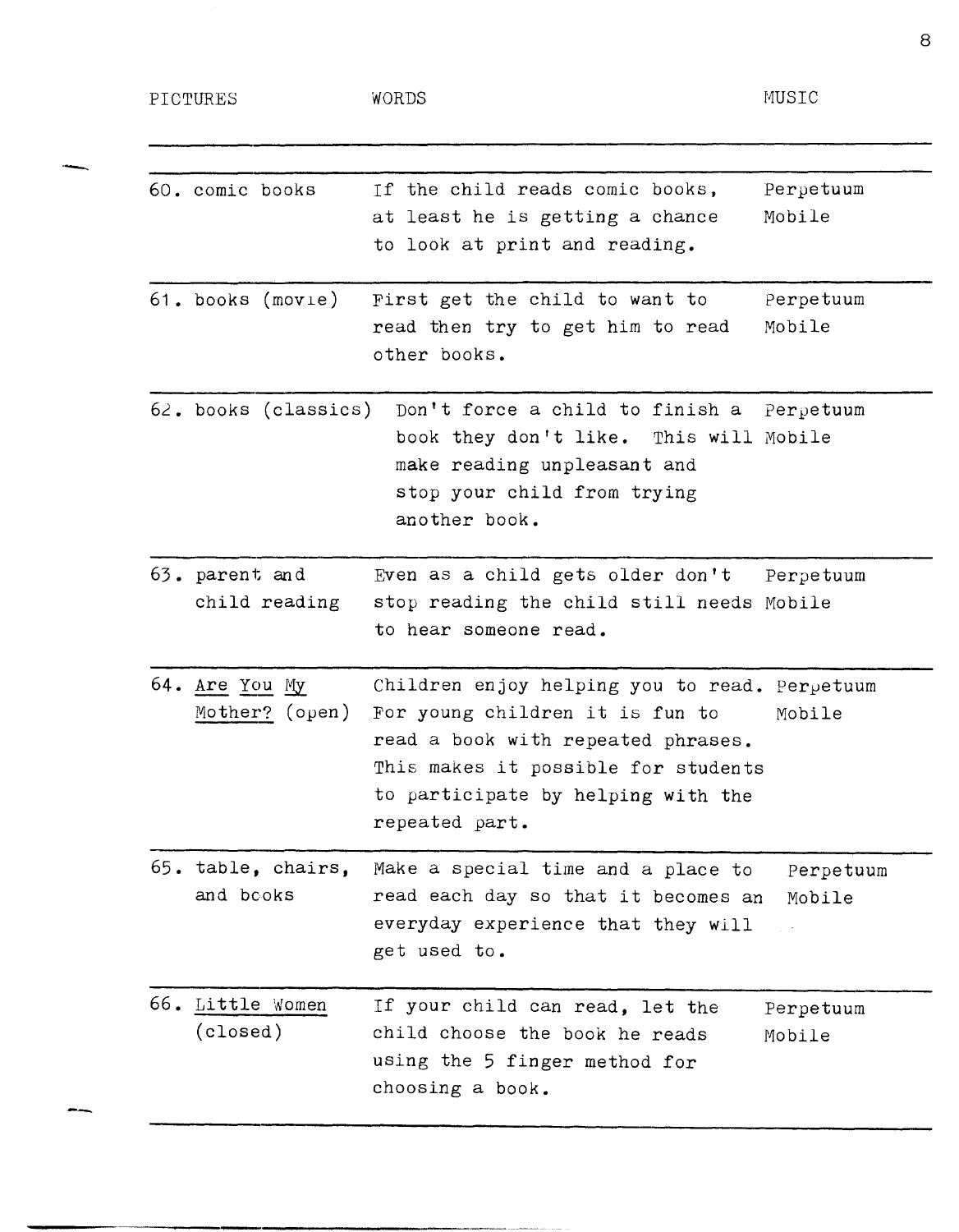PICTURES

 $\ddot{ }$ 

 $\frac{1}{2}$  .

WORDS

-------------.---------------

MUSIC

| 67. Little Women<br>(open)                      | The 5 finger method of selecting<br>books is very simple.<br>A child<br>chooses a book and opens to a page. | Perpetuum<br>Mobile                 |
|-------------------------------------------------|-------------------------------------------------------------------------------------------------------------|-------------------------------------|
| 68. Little Women<br>one finger<br>down          | He reads the page and puts down<br>one finger for every word he<br>doesn't know.                            | Perpetuum<br>Mobile                 |
| 69. Little Women<br>5 fingers down              | If he puts down five fingers, the<br>book is too hard for him to read.                                      | Perpetuum<br>Mobile                 |
| 70. child reading                               | Before a child learns to read -<br>there are some activities you can<br>try that will help him.             | Perpetuum<br>Mobile                 |
| 71. alphabet                                    | To encourage the child to learn<br>the alphabet or how to spell words. Mobile                               | Perpetuum                           |
| 72. letters made<br>from dough                  | Make letters from cookie dough.                                                                             | Perpetuum<br>Mobile                 |
| 73. page of home-<br>made picture<br>dictionary | Make a homemade picture dictionary<br>by cutting pictures from magazine.                                    | Perpetuum<br>Mobile                 |
| 74. page of home-<br>made picture<br>dictionary | Paste the pictures on pages with<br>letters at the top that start the<br>word shown in the picture.         | Perpetuum<br>Mobile                 |
| 75. magnetic letters<br>on refrigerator         | -or use magnetic letters to spell<br>words on a refrigerator.                                               | Perpetuum<br>Mobile                 |
| 76. dictionary<br>(open)                        | The more words your child knows<br>the better he will be able to<br>read.                                   | Overture to<br>Hansel and<br>Gretel |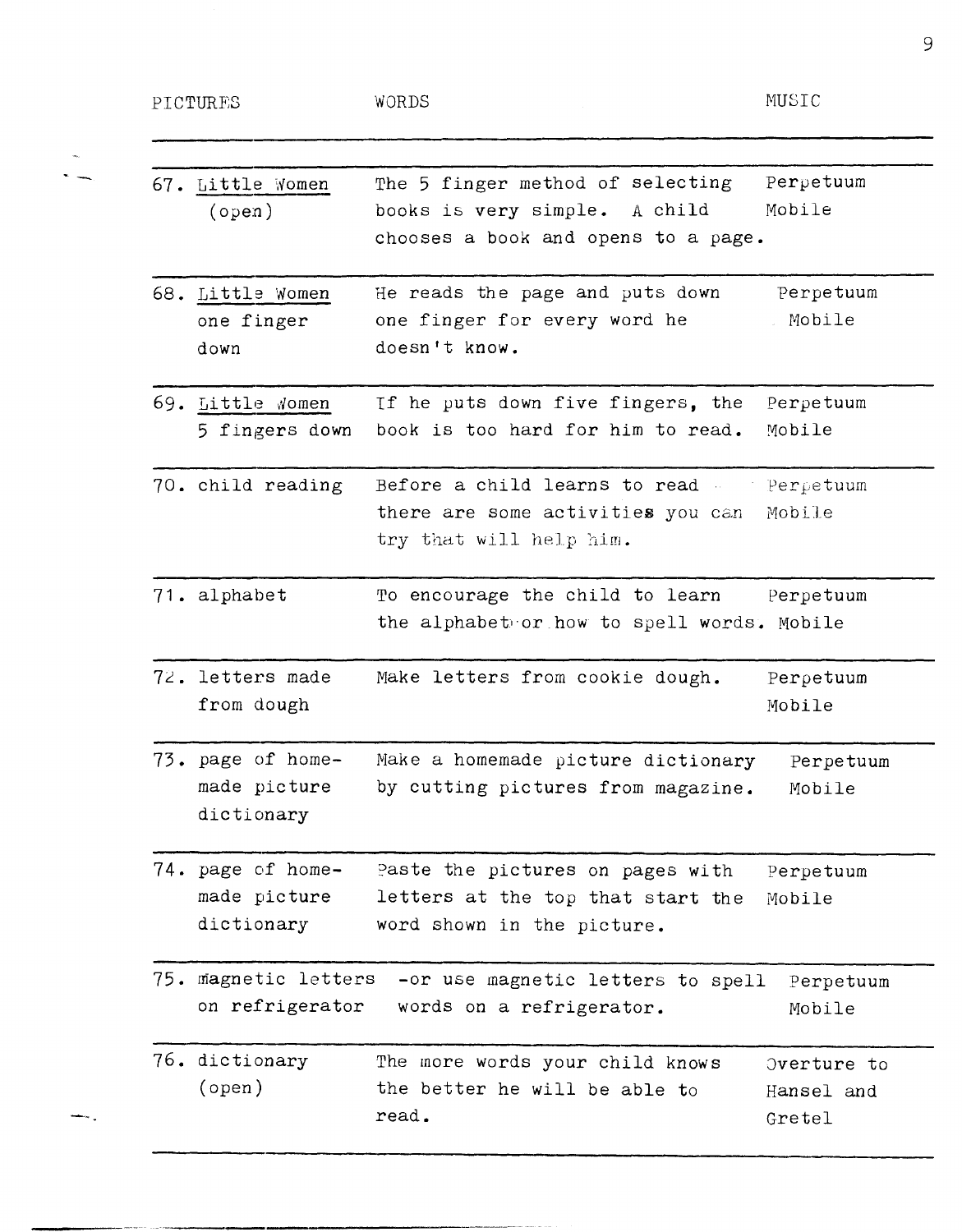$\ddot{\ddot{\xi}}$ 

بسر

---------------

| 77. parent and<br>child talking    | You need to let your child talk<br>to help him build a larger<br>vocabulary.                                                                   | Overture to<br>Hansel and<br>Gretel     |
|------------------------------------|------------------------------------------------------------------------------------------------------------------------------------------------|-----------------------------------------|
| 78. question mark                  | When you talk use questions that<br>make the child say more than just<br>yes or no to answer.                                                  | Overture to<br>Hansel and<br>Gretel     |
| 79. handful of<br>cards            | Make your child compare 2 things<br>or contrast them.                                                                                          | Overture to<br>Han sel and<br>Gretel    |
|                                    | 80. 2 playing cards An example of comparing:<br>Both<br>cards are hearts.                                                                      | Overture to<br>Hansel and Gretel        |
| 81. 2 other cards                  | An example of contrasting:<br>numbers are different.                                                                                           | The<br>Overture to<br>Hansel and Gretel |
| holes                              | 82. buttons divided Have your child classify things,<br>by number of for example: $\angle$ hole and 4 hole<br>buttons.                         | Overture to<br>Hansel and<br>Gretel     |
| 83. bed set up<br>for use          | Talk about the things you do.<br>Discuss your day and question<br>what your child did. Do this at<br>the end of each day--right before<br>bed. | Overture to<br>Hansel and<br>Gretel     |
| 84. vacation                       | Give your child a variety of                                                                                                                   | Overture to                             |
| picture                            | experiences to talk about.                                                                                                                     | Hansel and Gretel                       |
| 85. country                        | Take them to the country                                                                                                                       | Overture to Hansel<br>and Gretel        |
| 86. animals at the -the zoo<br>200 |                                                                                                                                                | Overture to<br>Hansel and Gretel        |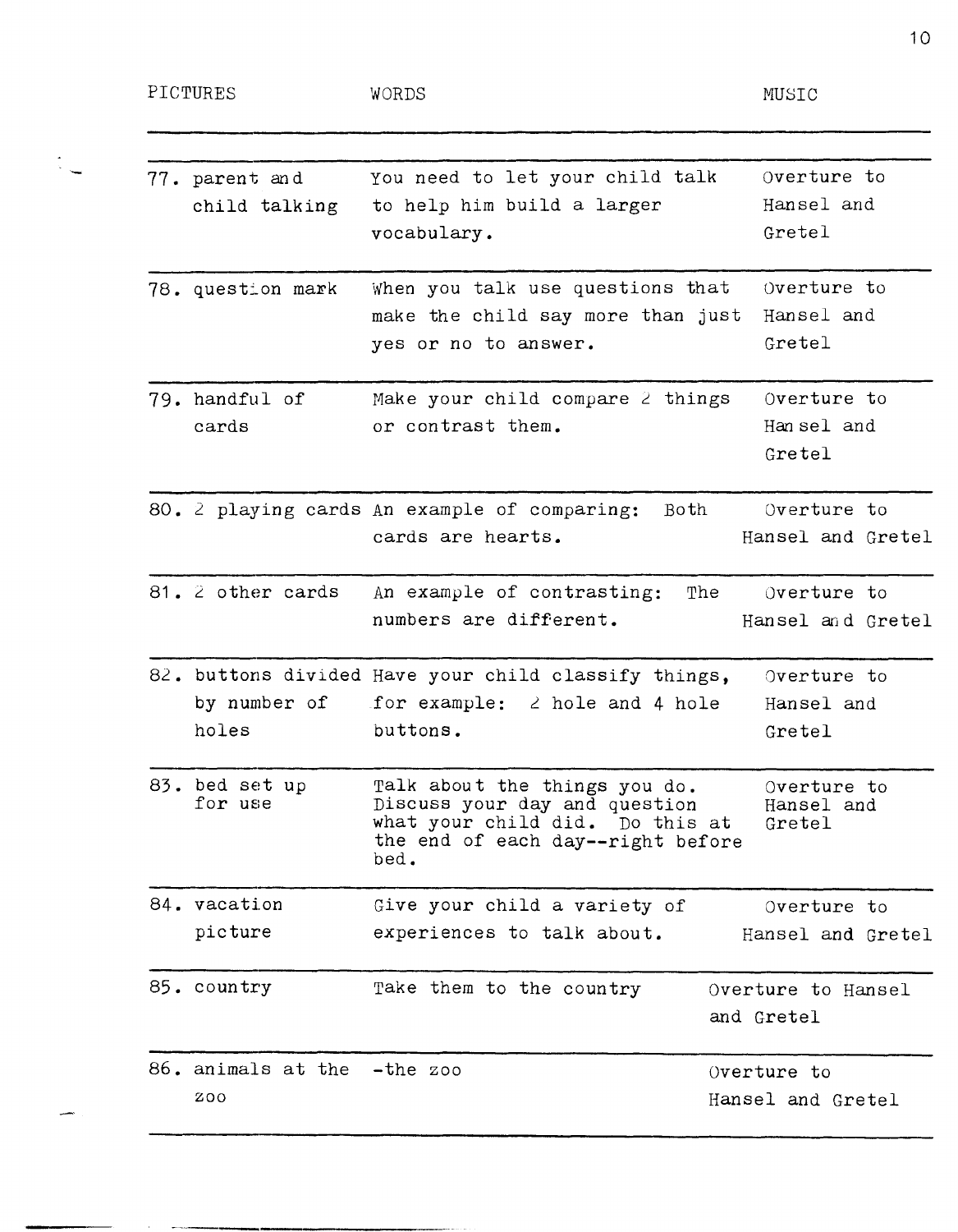-----------------------------

 $\epsilon_{\rm g}$ 

MUSIC

| 87. front of the<br>museum | -the museum                                      | Overture to<br>Hansel and Gretel |
|----------------------------|--------------------------------------------------|----------------------------------|
| 88. inside the             | -and the library                                 | Overture to                      |
| library                    |                                                  | Hansel and Gretel                |
| 89. picture of             | Another good idea to get (verture to             |                                  |
| dragon                     | your child talking is to have Hansel and Gretel  |                                  |
|                            | the child use their imagination                  |                                  |
|                            | to come up with stories or parts                 |                                  |
|                            | of stories.                                      |                                  |
| 90. what if                | Ask what if questions                            | Overture to                      |
|                            |                                                  | Hansel and Gretel                |
| 91. written story          | Start stories and have                           | Overture to                      |
| starter                    | the student finish them.                         | Hansel and Gretel                |
|                            | 92. person watching Most children watch some TV  | Overture to                      |
| television                 | this can be a good experience                    | Hansel and                       |
|                            | when you use it properly.                        | Gretel                           |
| 93. TV guide               | Limit TV watching to only a                      | Overture to                      |
|                            | few hours and good programs.                     | Hansel and Gretel                |
|                            | 94. person watching Watch TV with your child and | Overture to                      |
| television                 | discuss what you are seeing.                     | Hansel and Gretel                |
| 95. Parent writing         | Another good talking activity                    | Overture to                      |
| child watching             | is to have a child dictate a                     | Hansel and                       |
|                            | story that you write down.                       | Gretel                           |
| 96. child at zoo           | These stories can be something                   | Overture to                      |
|                            | they have done or made up.                       | Hansel and Gretel                |
|                            |                                                  |                                  |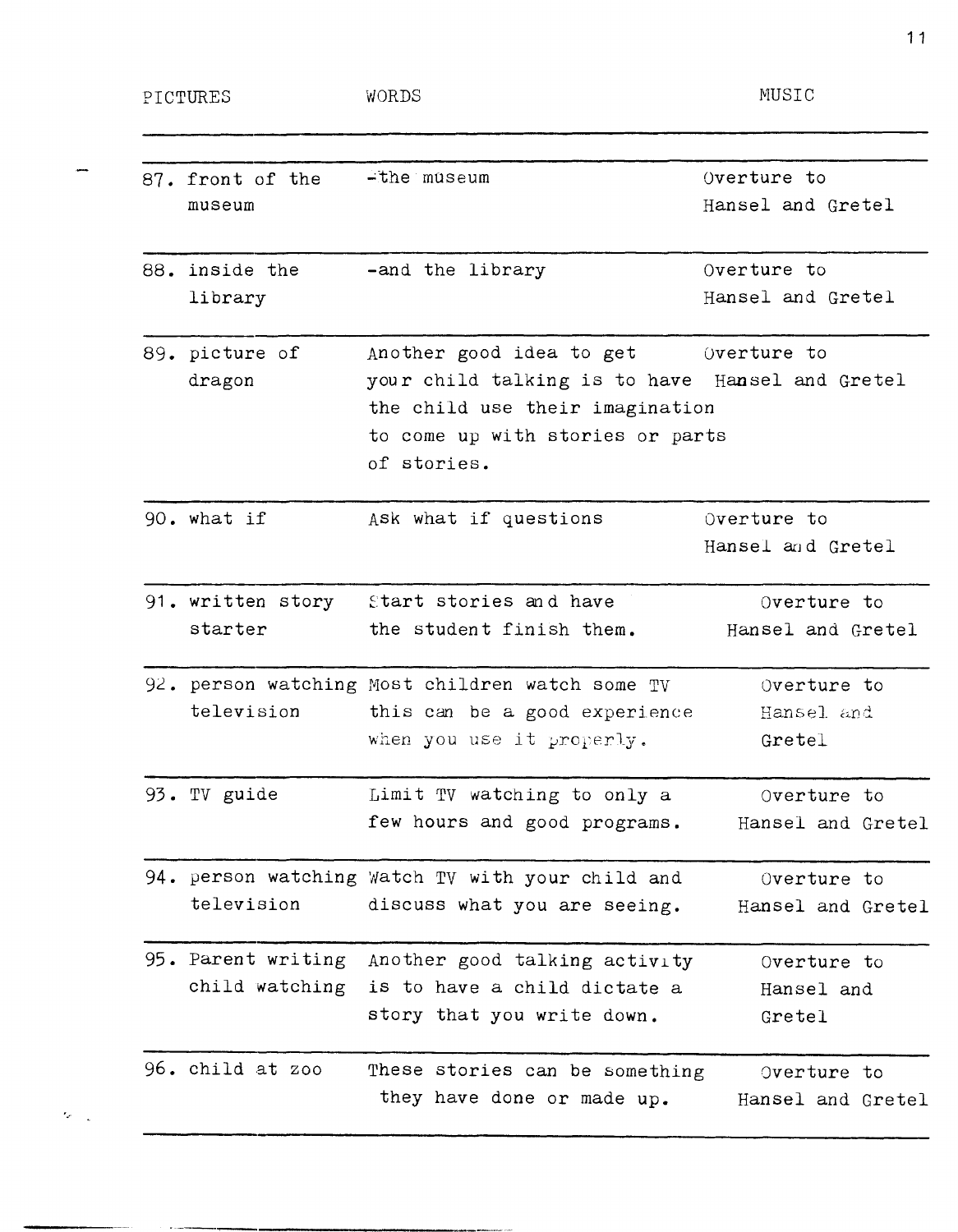PICTURES WORDS WORDS MUSIC

| 97. homemade book                       | These stories can be put together Overture to<br>to make a book or journal.                                                                           | Hansel and Gretel                   |
|-----------------------------------------|-------------------------------------------------------------------------------------------------------------------------------------------------------|-------------------------------------|
| 98. book without<br>words               | A shorter activity would be to<br>make-up stories that go with<br>books without words and discuss<br>possible stories from the same<br>pictures.      | Overture to<br>Hansel and<br>Gretel |
| 99. student<br>writing                  | Being able to write helps your<br>child to read. Practice in<br>writing will help him read better.                                                    | Overture to<br>Hansel and<br>Gretel |
| markers, and<br>crayons                 | 100. paper, pencil, A simple way to encourage your<br>child to write is to provide<br>paper, pencil, markers, and<br>crayons for writing and drawing. | Overture to<br>Hansel and<br>Gretel |
| 101. box with<br>pencils and<br>markers | This can be done by keeping a<br>writing box where the child can<br>get it that contains all of these<br>items.                                       | Overture to<br>Hansel and<br>Gretel |
| $102$ . child writing                   | This will keep the child familiar<br>with writing and help him<br>understand its importance.                                                          | Overture to<br>Hansel and<br>Gretel |
| 103. child writing                      | There are many other simple<br>everyday activities the child<br>can do to practice writing.                                                           | Overture to<br>Hansel and<br>Gretel |
| 104. calendar                           | Let your child keep track of<br>important dates on the calendar.                                                                                      | Overture to<br>Hansel and Gretel    |

 $12.$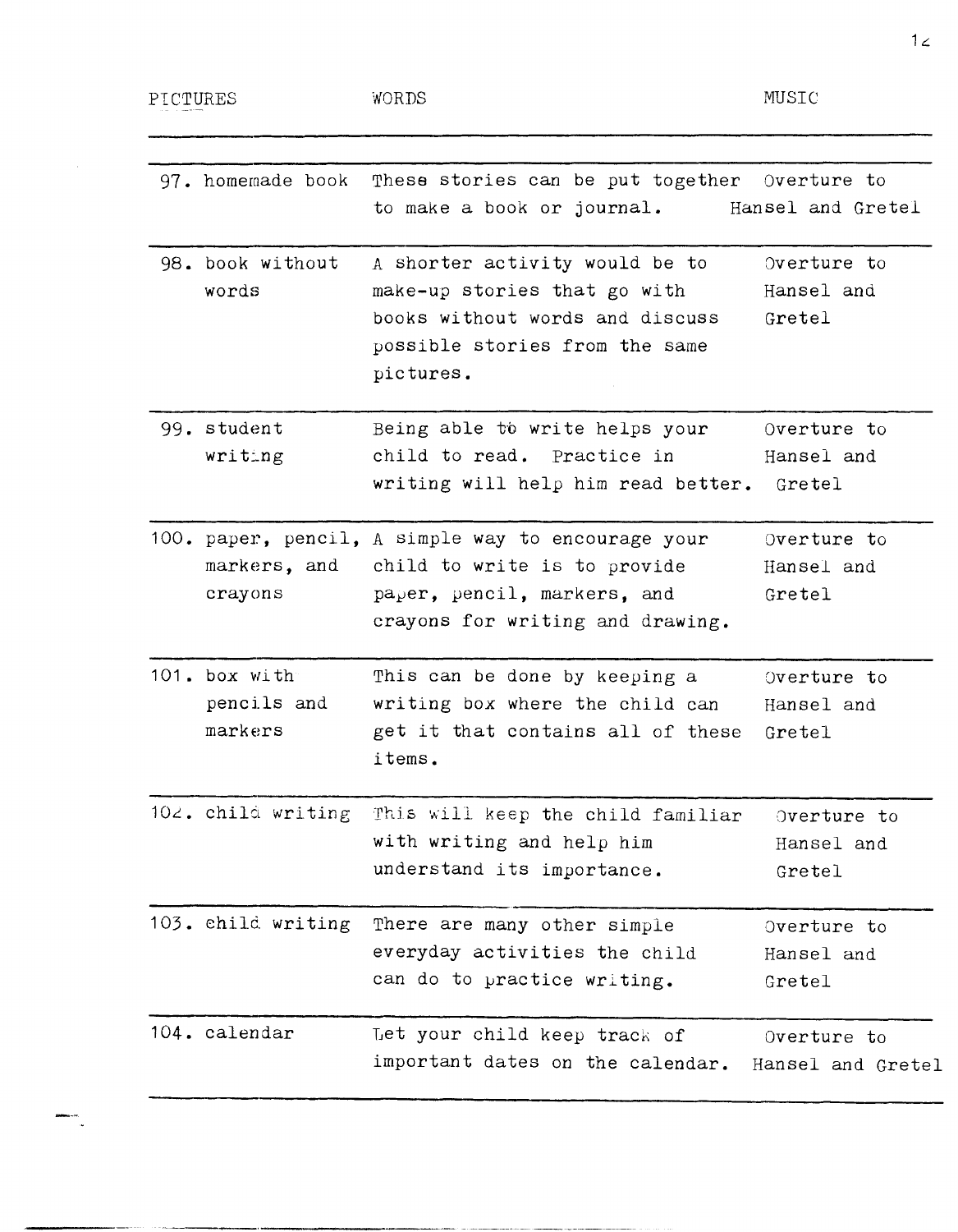PICTURES WORDS

 $\sigma_{\rm{max}}$ 

| 105. grocery list            | Let your child make lists for<br>shopping trips and clip coupons<br>to use during the trip.                    | Overture to<br>Hansel and<br>Gretel |
|------------------------------|----------------------------------------------------------------------------------------------------------------|-------------------------------------|
| 106. child writing           | Older children can write the<br>list and younger children can<br>draw pictures of the things to<br>be bought.  | Overture to<br>Hansel and<br>Gretel |
|                              | 107. list of chores Give students a written list of<br>chores or instructions to follow.                       | Overture to<br>Hansel and<br>Gretel |
|                              | 108. person making It is even better to choose a<br>task where the student must<br>read or write to finish it. | Overture to<br>Hansel and<br>Gretel |
| 109. department              | Have the students make a list<br>store magazine of items they would like from<br>a magazine.                   | Overture to<br>Hansel and<br>Gretel |
| 110. page from<br>department | The list can be a gift list or<br>something like furniture to put<br>store magazine in a dream house.          | Overture to<br>Hansel and<br>Gretel |
| 111. Indiana map             | When you go on a trip, let your<br>child help you plan what to do<br>and how to get there.                     | Overture to<br>Hansel and<br>Gretel |
| scrapbook                    | 112. travel picture Let the child write a journal of<br>what you did or make a picture<br>scrapbook.           | Overture to<br>Hansel and<br>Gretel |
|                              | 113. thank you card Let your child write birthday<br>cards or thank you cards.                                 | Overture to<br>Hansel and Gretel    |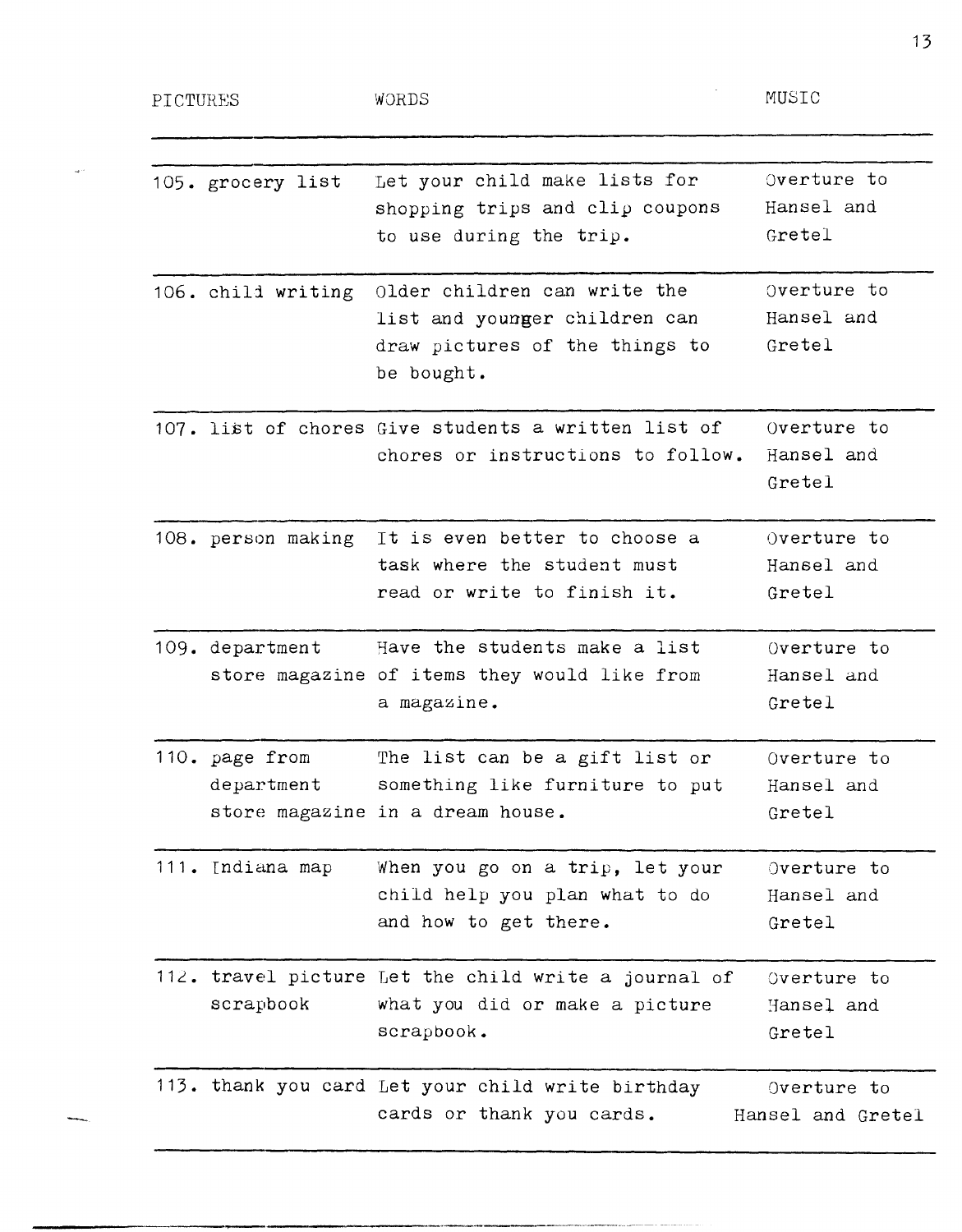| PICTURES |                                     | WORDS                                                                                                                                                     | MUSIC                               |
|----------|-------------------------------------|-----------------------------------------------------------------------------------------------------------------------------------------------------------|-------------------------------------|
|          | 114. letter and<br>envelope         | An older child might enjoy a<br>pen pal.                                                                                                                  | Overture to<br>Hansel and Cretel    |
|          | 115. child reading                  | Your child will do well in school Overture to<br>if he can read and write well.                                                                           | Hansel and Gretel                   |
|          | 116. textbooks                      | Practice in reading will help, but Overture to<br>you should also talk to the teacher Hansel and<br>to find out how your child is doing. Gretel           |                                     |
|          | 117. textbooks                      | You should talk to your child to<br>find out what he or she is doing<br>in class. You might be able to<br>find something to read on the<br>same subjects. | Overture to<br>Hansel and<br>Gretel |
|          |                                     | 118. class reading Reading is important in school and Overture to<br>you need to know how and what your Hansel and<br>child is doing.                     | Gretel                              |
|          |                                     | 119. adult reading Reading will improve through<br>practice for the rest of your life.                                                                    | ABC-DEF-GHI                         |
|          |                                     | 120. child reading In some ways reading is kind of<br>like brushing your teeth.                                                                           | ABC-DEF-GHI                         |
|          | 121. materials for<br>toothbrushing | Small babies do not brush their<br>teeth you do it for them. We also<br>show them the right way to do it.                                                 | ABC-DEF-GHI                         |
|          | 122. materials set<br>up for use    | When the child gets older, we<br>teach them to do it themselves.<br>We show them what to do, let them<br>try, and talk to them about how<br>they did.     | ABC-DEF-GHI                         |

 $\frac{1}{2}$ 

 $\frac{1}{\sqrt{2}}$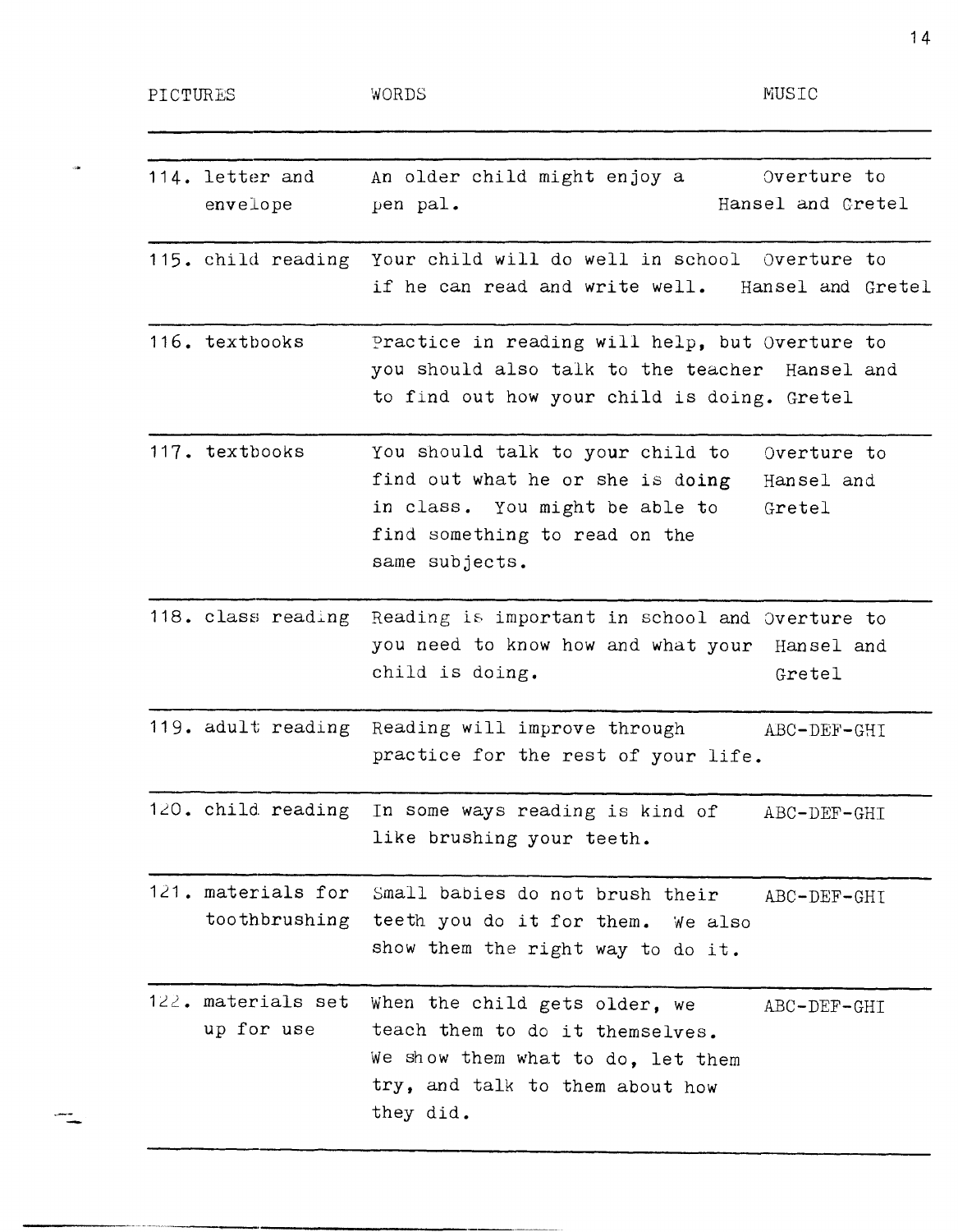-

| $123.$ person | As the child gets older we expect ABC-DEF-GHI |
|---------------|-----------------------------------------------|
| brushing      | the child to do it more and more              |
| their teeth   | on their own.                                 |
|               |                                               |

124. bathroom sink Eventually the child will be able ABC-DEF-GHI area to do it when they are told.

125. person brushing their teeth We hope that the child will do it ABC-DEF-GHI without being told. At that point we can say that we are finished with teaching toothbrushing.

126. book Reading works in the same way. We hope when he is out of school your child will read on his own. No music

127. child reading Reading is important to your child's future. Are you doing what you can to help your child be a good reader? No music

128. No slide Thank you ABC-DEF-GHI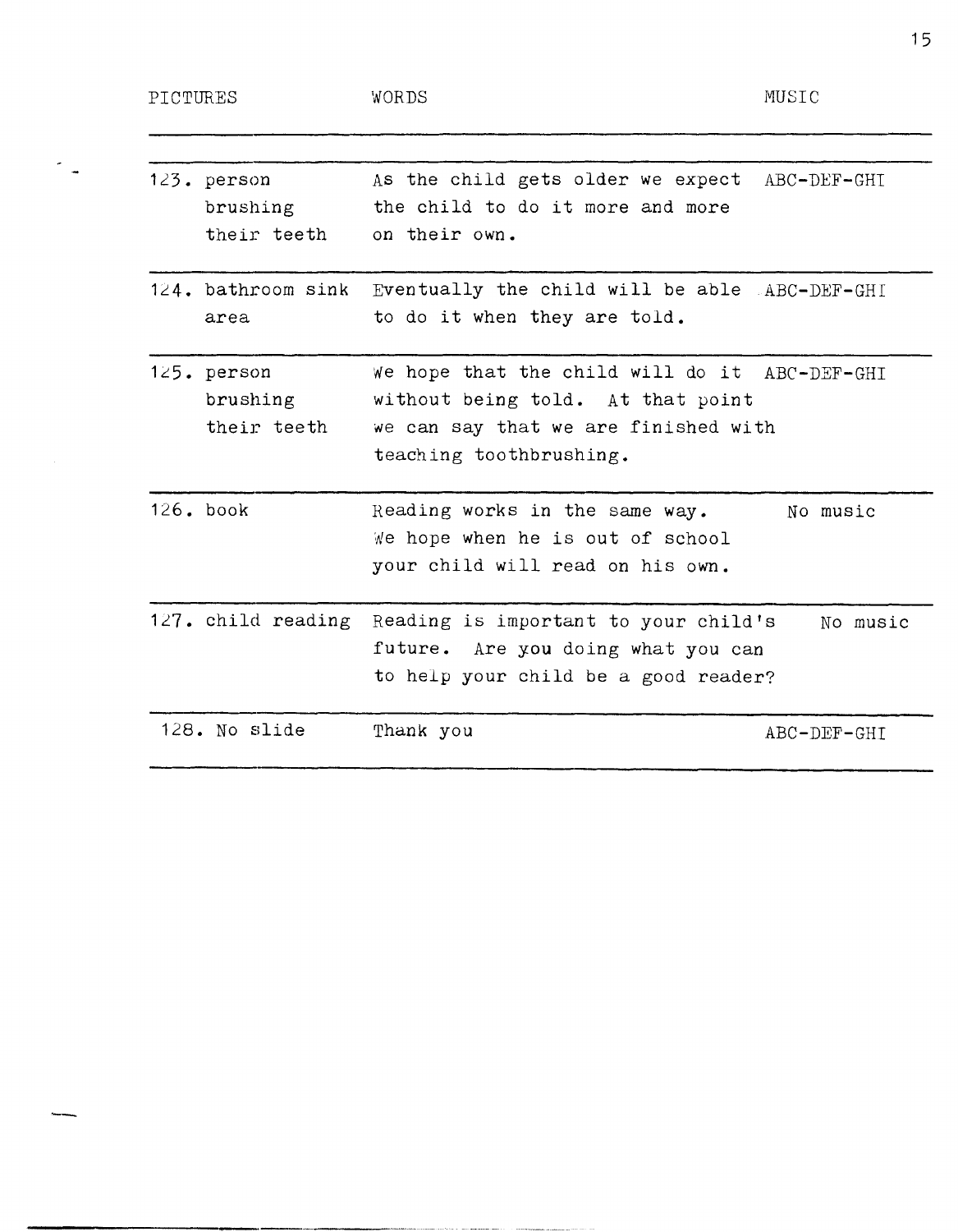## BIBLIOGRAPHY

BOOKS:

-. -

--

- Binkley, Marilyn. Becoming a Nation of Readers: what Parents Can Do. Washington D.C.: D.C. Heath, 1988.
- Commission on Reading. Becoming a Nation of Readers. Washington D.C.: National Institute of Education, 1985.
- Fredericks, Anthony, and Taylor, David. Parent Programs in Reading: Guidelines for Success. Newark: International Reading Association, 1985.
- National Commission on Excellence in Education. A Nation at Risk: The Imperative for Educational Reform. Washington D.C.: U.S. Government Printing Office, 1983.
- Trelease, Jim. The Read-Along Handbook. New York: Penguin books,  $1982.$

MAGAZINES OR JOURNALS:

------------------------------------------

- Elkind, David. "Cuddle Up with a Good Book." Parents, June 1980, p. 200.
- Gallagher, Janice. "Read with Your Eyes; Listen with Your Heart." Journal of Reading, October 1989,  $p_{\theta}$ . 3-8.
- Morrow, Lesley Mandel, and Strickland, Dorthy. "Family Li teracy and Young Children." The Reading Teacher, March 1989,  $p_{P}$ . 530-531.
- Weissbourd, Bernice. "Eager Readers." Parents, March 1989, p. 190.